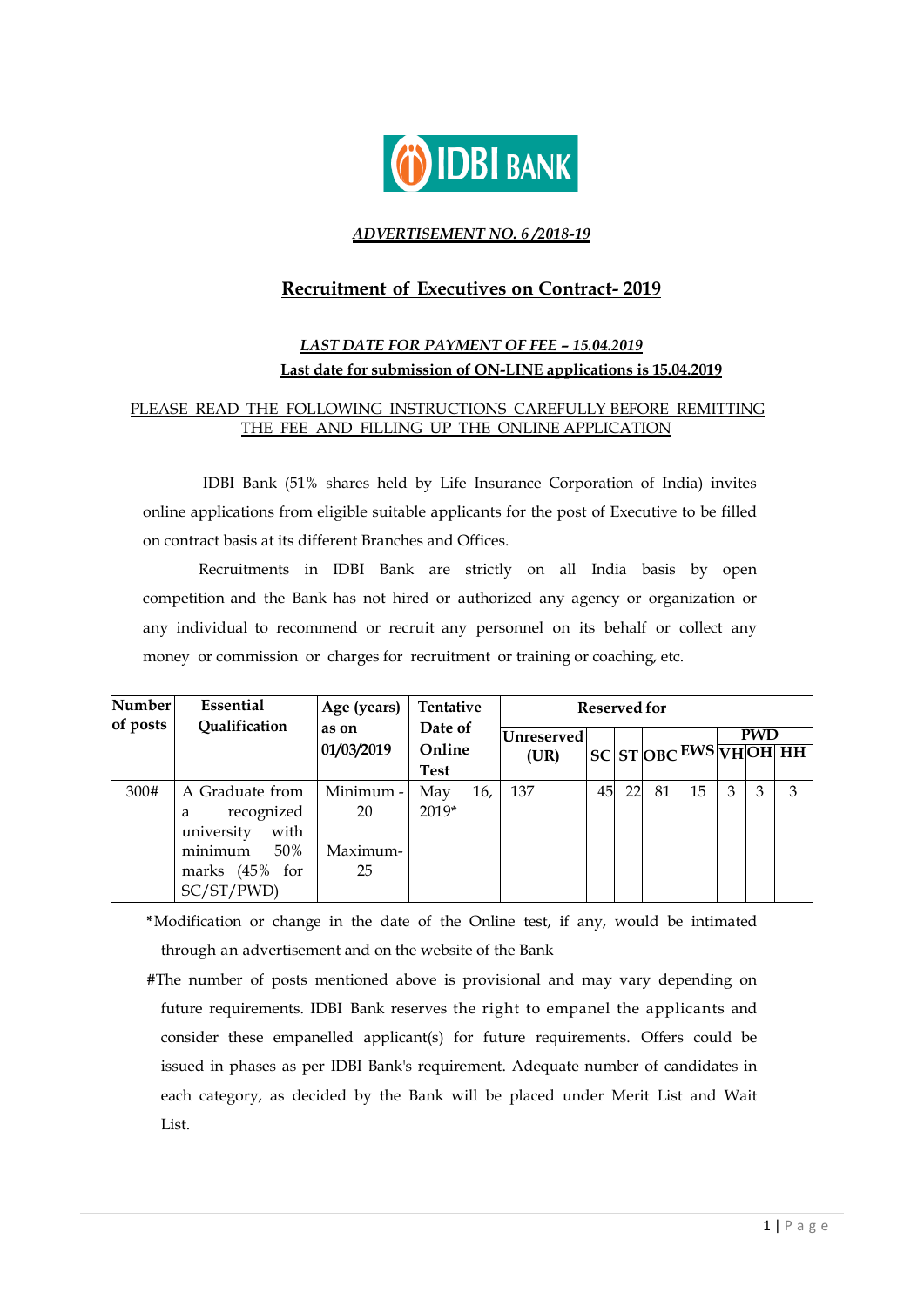### **Important Dates:-**

| Sl. No. | Activity                                                                         | Date                                       |
|---------|----------------------------------------------------------------------------------|--------------------------------------------|
| 1.      | Cut-off date for eligibility criteria (Age)                                      | March 01, 2019                             |
| 2.      | <b>Online Registration</b>                                                       | <b>LINK FOR APPLICATION</b>                |
| 3.      | Payment of Application Fee/ Intimation Charges -<br>Online                       | <b>WILL BE MADE LIVE</b><br><b>SHORTLY</b> |
| 4.      | Date of Pre-Examination training for the SC/ST/<br>OBC applicants at all centers | May 06, 2019 to May 11, 2019               |
| 5.      | Date of Online Test at all centers                                               | May 16, 2019                               |

### **1. Emoluments, Career prospects and Service Conditions**

(i) The appointment of Executive will be on contractual basis. The contract would be initially for a period of 1 year and this may be reviewed for extension on year-to-year basis for a further period of 2 years, subject to satisfactory performance, completion of assigned mandatory e-learning certifications and availability of vacancies. **On successful completion of a period of 3 years of contractual service, such appointees may become eligible for appointment as Assistant Manager (Grade A") in IDBI Bank through a selection process that would be conducted by IDBI Bank.** The Executive will be paid a lump sum/fixed remuneration as per the following chart:

| Consolidated | Rs.22,000/- per month in the first year,            |
|--------------|-----------------------------------------------------|
| remuneration | Rs.24,000/- per month in the second year and        |
|              | Rs.27,000/- per month in the third year of service. |

Note: These executives shall not be entitled to draw any allowances such as DA, HRA, etc.

(ii) During the contractual period, the applicants can be posted at any branch or offices of the Bank as per the discretion and requirements of the Bank. Applicants could also be posted at IDBI Bank's discretion, to any offices of IDBI Bank or the departments or offices or business units of IDBI Bank's subsidiaries or associate institutions. The appointment being purely contractual in nature, the appointee shall not be entitled for any superannuation benefits whatsoever. Also, appointee shall not be entitled for any gratuity and provident fund benefits. *However the Executives would be covered under IBLNPS Rules, 2011*. The contractual period of service would not be counted for any superannuation/ terminal benefits, in case, the appointee is considered for appointment in the services of IDBI Bank as a regular full time employee at a later stage.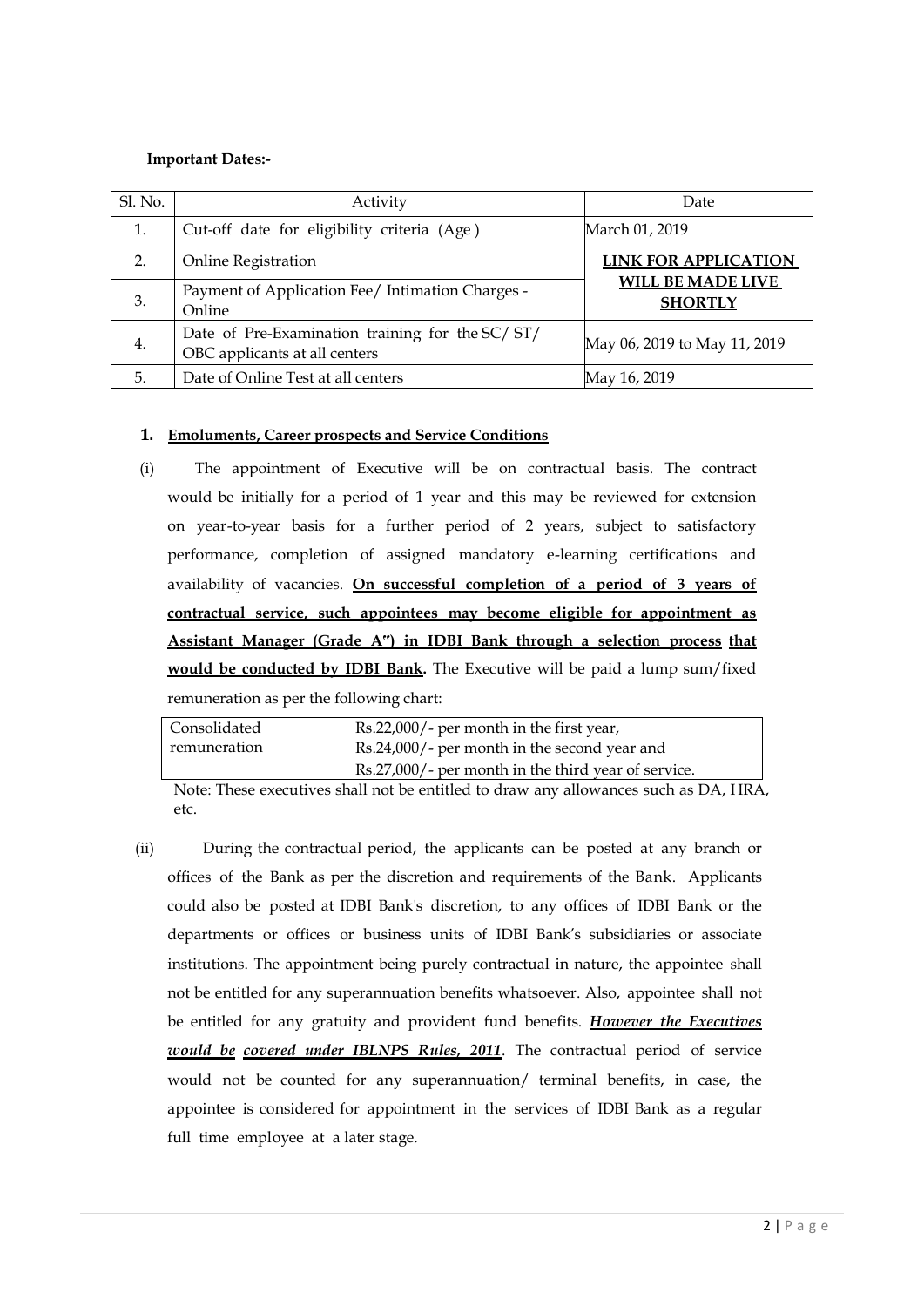### **2. Eligibility Criteria**

### **A. Nationality / Citizenship:**

Applicants must be either (a) a citizen of India, or (b) a subject of Nepal, or (c) a subject of Bhutan, or (d) a Tibetan refugee (who came over to India before 1st January 1962) with the intention of permanently settling in India or (e) a person of Indian origin, who have migrated from Pakistan, Myanmar (formally Burma), Sri Lanka, East African Countries of Kenya, Uganda, the United Republic of Tanzania (formerly Tanganyika and Zanzibar), Zambia, Malawi, Zaire, Ethiopia and Vietnam with the intention of permanently settling in India, provided that a applicant belonging to categories (b), (c), (d) or (e) above shall be a person in whose favour a certificate of eligibility has been issued by Government of India. The applicant, in whose case a certificate of eligibility is necessary, may be admitted to the selection process conducted by IDBI Bank, but on final selection, the offer of appointment may be given only after the necessary eligibility certificate have been issued to him/ her by the Government of India.

### **B. Age (as on 01/03/2019):** Minimum: 20 Years Maximum : 25 years.

 The applicant must have been born not earlier than 02 March, 1994 and not later than 01 March, 1999 (both dates inclusive)

| Sr. No.                     | Category                                                                                                                                                                                                                                                                                                                                                                                                                                                                                                                                                                  | Age relaxation |
|-----------------------------|---------------------------------------------------------------------------------------------------------------------------------------------------------------------------------------------------------------------------------------------------------------------------------------------------------------------------------------------------------------------------------------------------------------------------------------------------------------------------------------------------------------------------------------------------------------------------|----------------|
| $\mathbf{1}$                | Scheduled Caste/Scheduled Tribe                                                                                                                                                                                                                                                                                                                                                                                                                                                                                                                                           | 5 years        |
| $\overline{2}$              | Other Backward Classes (Non-Creamy Layer)                                                                                                                                                                                                                                                                                                                                                                                                                                                                                                                                 | 3 years        |
| $\ensuremath{\mathfrak{Z}}$ | Persons With Benchmark Disabilities as defined under "The<br>Rights of Persons with Disabilities Act, 2016"                                                                                                                                                                                                                                                                                                                                                                                                                                                               | 10 years       |
| $\overline{4}$              | Ex-Servicemen, Commissioned<br><b>Officers</b><br>including<br>Emergency Commissioned Officers (ECOs)/ Short Service<br>Commissioned Officers (SSCOs) who have rendered at least<br>5 years military service and have been released on<br>completion of assignment (including those whose<br>assignment is due to be completed within one year from the<br>last date of receipt of application) otherwise than by way of<br>dismissal or discharge on account of misconduct or<br>inefficiency or physical disability attributable to military<br>service or invalidment. | 5 years        |

#### **Relaxation of Upper Age limit**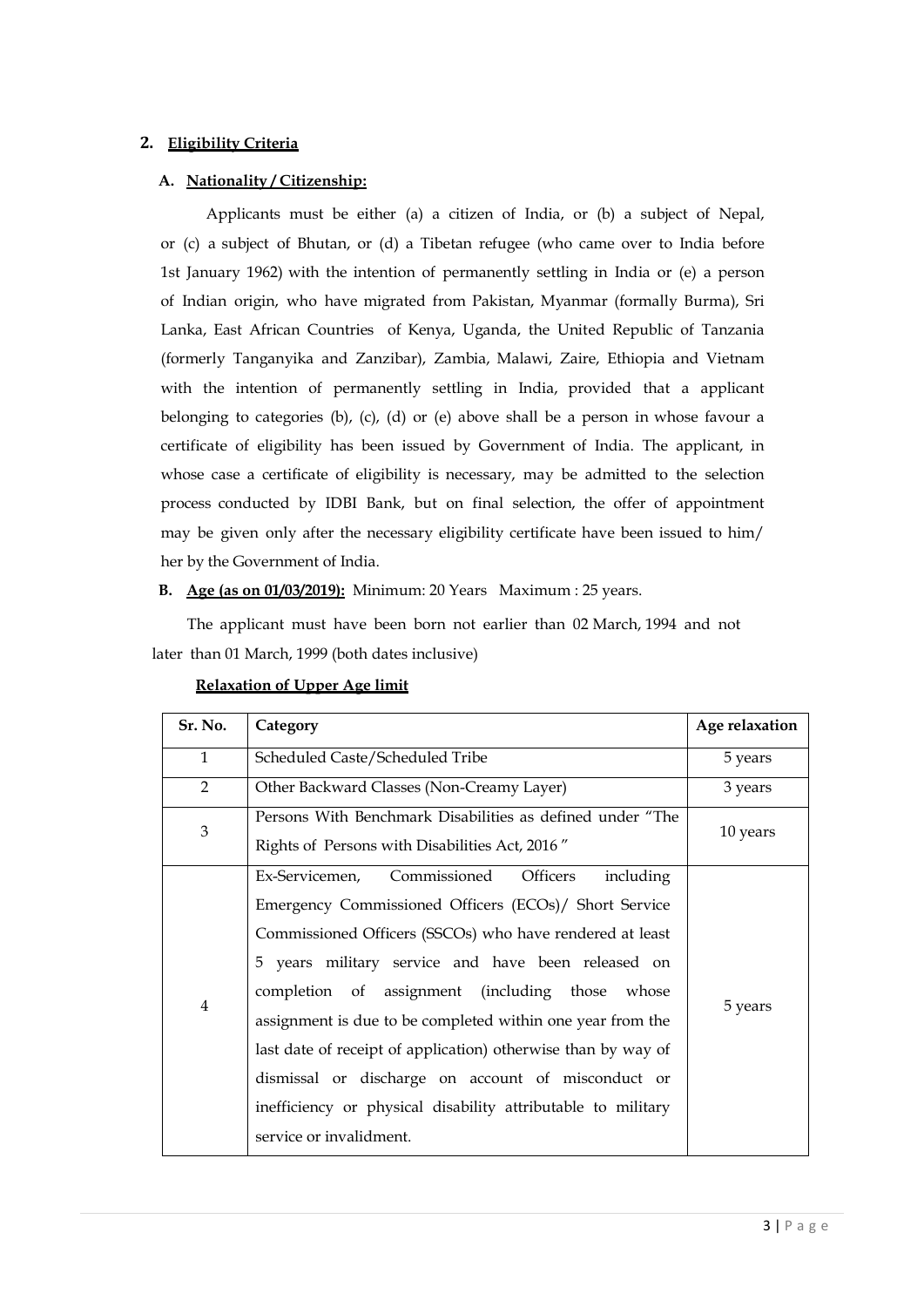| C | Persons ordinarily domiciled in the state of Jammu & Kashmir<br>during the period 01.01.1980 to 31.12.1989 | 5 years |
|---|------------------------------------------------------------------------------------------------------------|---------|
| h | Persons affected by 1984 riots                                                                             | 5 years |

### **NOTE**

- i. Relaxation in upper age limit to SC/ST/OBC candidates is allowed on cumulative basis with only one of the remaining categories for which age relaxation is permitted as mentioned above in Point No. B (3) to B (6).
- ii. The maximum age limit specified is applicable to General Category candidates.
- iii. Candidates seeking age relaxation will be required to submit necessary certificate(s) in original/ along with photocopies at the time of document verification and at any subsequent stage of the recruitment process as required by the Bank. In case of Exservicemen who have once joined in a Govt. job on the civil side after availing the benefits given to him as Ex-servicemen for his re-employment, his Ex-servicemen status for the purpose of re-employment in Government ceases.

### **C. Educational Qualifications:**

- i. A Degree (Graduation) in any discipline from a University recognized by the Govt. of India **OR** any equivalent qualification recognized as such by the Central Government.
- ii. Candidates should be Graduate from any discipline from a recognized university with minimum 50% marks (45% for SC/ST/PWD candidates)
- iii. The candidate must possess valid Mark-sheet / Degree Certificate that he/ she is a graduate on the day he/ she registers and indicate the percentage of marks obtained in Graduation while registering online.
- iv. Those who are in the final year of their Graduation / Semester may also apply provisionally subject to the condition that, if called for Document Verification and Pre Recruitment Medical test, they will have to produce proof of having passed the Graduation examination on or before April 15, 2019.
- v. The date of passing the eligibility examination will be the date appearing on the marksheet or provisional certificate issued by University / Institute. In case the result of a particular examination is posted on the website of the University / Institute and web based certificate is issued then proper document/certificate in original issued and signed by the appropriate authority of the University / Institute indicating the date of passing properly mentioned thereon will be reckoned for verification and further process.
- vi. Candidate should indicate the percentage obtained in Graduation calculated to the nearest two decimals in the online application. Where CGPA / OGPA is awarded, the same should be converted into percentage and indicated in online application. If called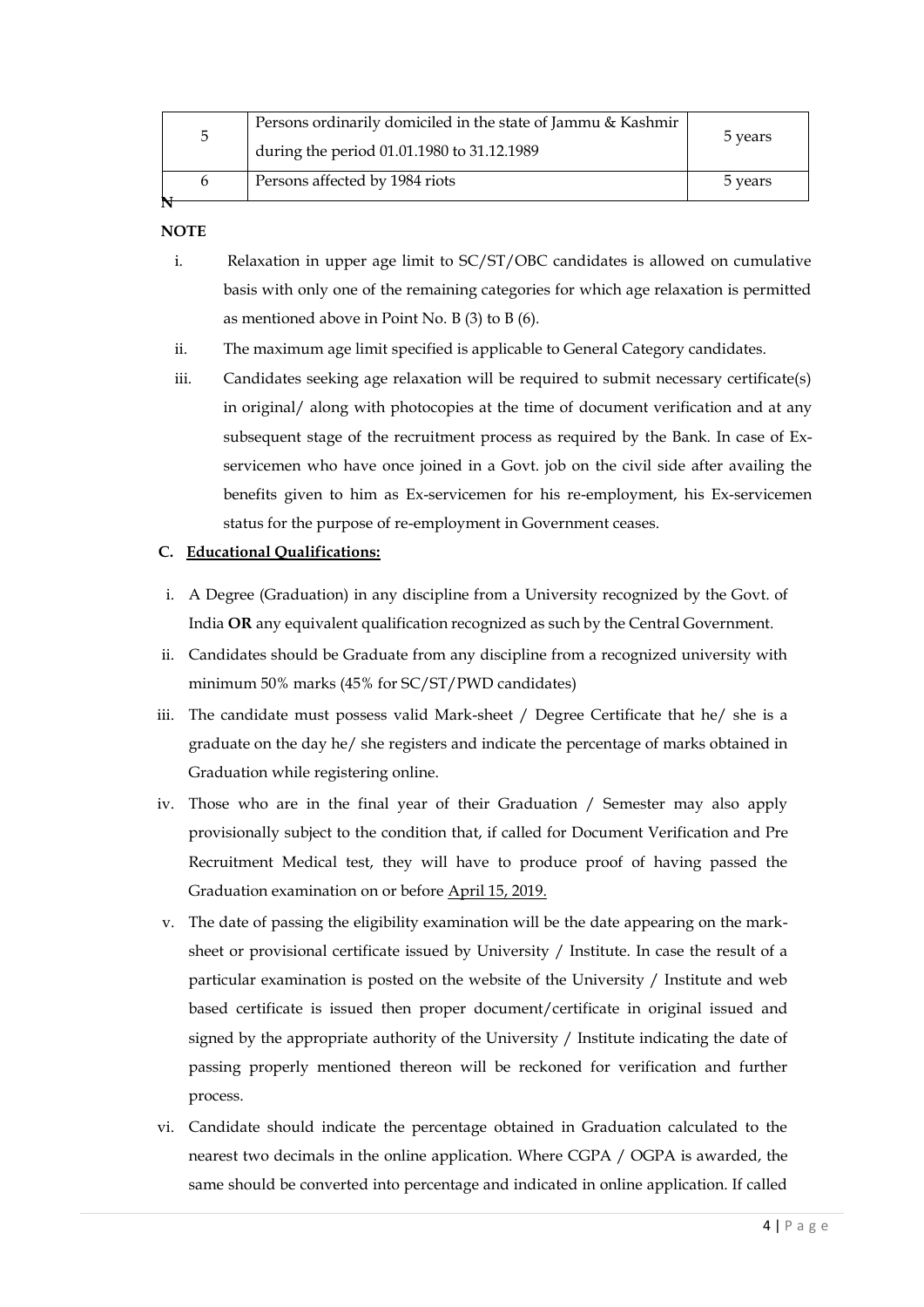for document verification, the candidate will have to produce a certificate issued by the appropriate authority inter alia stating that the norms of the University regarding conversion of grade into percentage and the percentage of marks scored by the candidate in terms of norms.

- vii. Calculation of Percentage**:** The graduation percentage and class will be calculated as per the University norms for calculation of percentage and declaration of class/ results. The graduation percentage/ class as appearing in the Final Year/ semester/ consolidated mark sheet & Provisional/ Degree Certificate will be taken into consideration for eligibility. In case the graduation percentage/ class is not clearly mentioned in the mark-sheet/ certificate, the candidate has to produce a certificate issued by the appropriate authority of University/ Institute indicating graduation percentage/ class as per the university norms for awarding degree.
- viii. Candidate should indicate the percentage obtained in Graduation calculated to the nearest two decimals in the online application. The fraction of percentage so arrived will be ignored i.e. 49.99% will be treated as less than 50% and 44.99% will be treated as less than 45%.
	- ix. Applicants are expected to have proficiency in Computers.

*IDBI Bank reserves the right to raise or modify the eligibility criteria pertaining to educational qualification (including percentage of marks secured at Graduation) and/or work experience depending upon the requirement. IDBI Bank reserves the right to cancel or restrict or curtail or enlarge the recruitment process, if need so arises, without any further notice and without assigning any reason therefor***.**

#### **3. Non–refundable application fee and Intimation charges**

Application Fees/ Intimation Charges shall be as follows –

- ₹150/- for SC/ST/PWD candidates
- ₹ 700/- for all others.

# *Bank Transaction charges / convenience charges for Online Payment of application fees/Intimation charges will have to be borne by the candidate***.**

(a) The dates for payment of fee would be the same even for applicants applying from far- flung areas. No mode other than online mode of payment for application fee would be acceptable. Fees once paid will not be refunded or adjusted.

(b) Applicants are advised to go through the advertisement thoroughly and ensure that they fulfill all the eligibility criteria before making payment of fee and intimation charges as fee once paid will not be refunded or adjusted under any circumstances.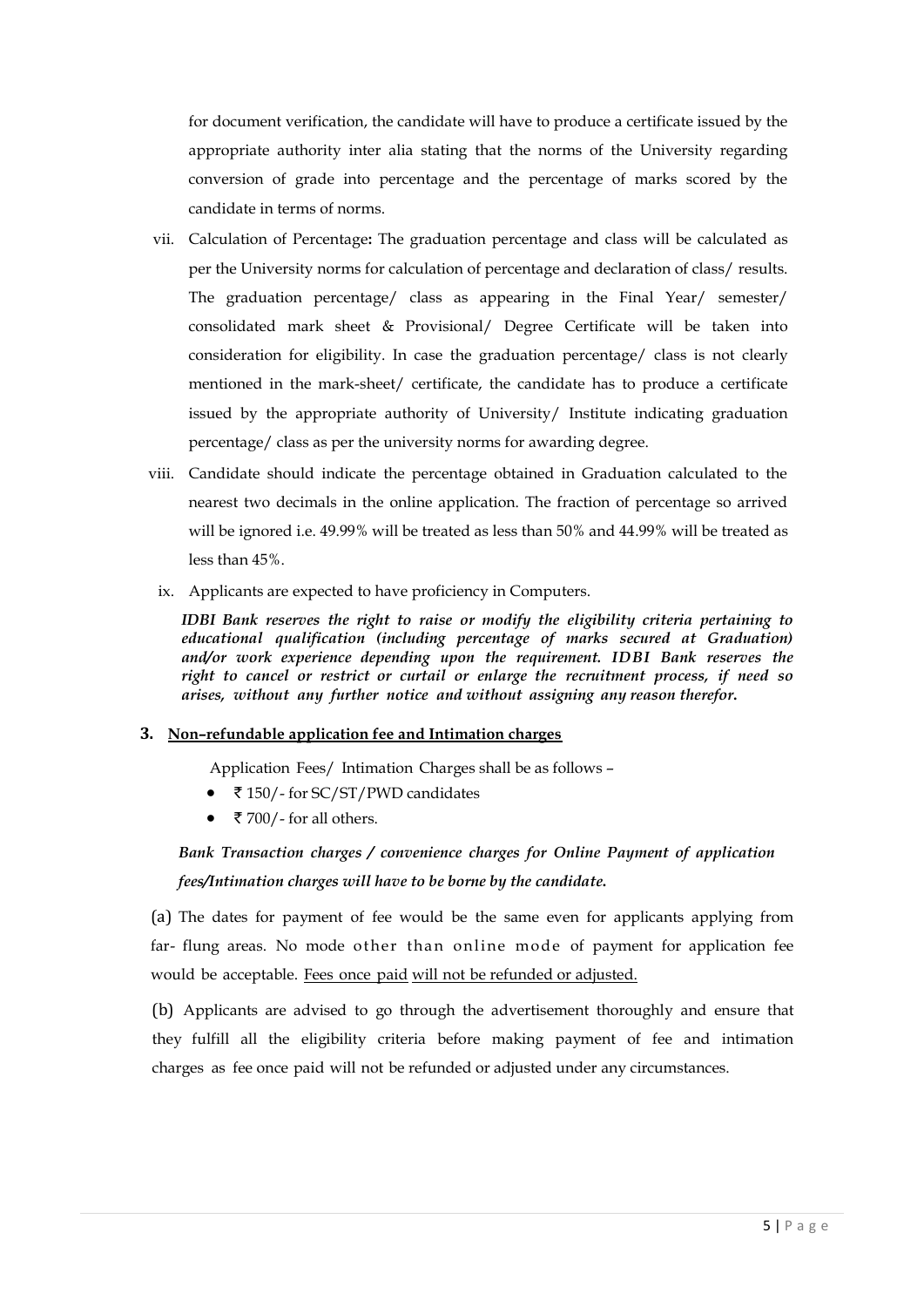### **4. How to apply**

Candidates can apply only online from **04.04.2019** and no other mode of application will be accepted.

#### **IMPORTANT POINTS TO BE NOTED BEFORE REGISTRATION**

Before applying online, candidates should:

- (i) Scan their photograph and signature ensuring that both the photograph and signature adhere to the required specifications as given under Guideline for photograph & signature scan and upload (Annexure I).
- (ii) Have a valid personal email ID and mobile number, *which should be kept active till the completion of this Recruitment Process*. IDBI Bank may send call letters for the Examination and other information through the registered e-mail ID. In case a candidate does not have a valid personal e-mail ID/mobile number, he/she should create his/her new e-mail ID and mobile number. Before applying on-line and must maintain that email account and mobile number. In case of non-reaching of the communication/information due to technical defect, error or failure, IDBI Bank shall not be responsible for the same.

# (iii) **APPLICATION FEES/ INTIMATION CHARGES (NON REFUNDABLE) PAYMENT OF FEE ON LINE**

| <b>CATEGORY</b> | <b>AMOUNT</b> (Rs.)                               |
|-----------------|---------------------------------------------------|
| SC/ST/PWD       | Rs.150.00 (INTIMATION CHARGES ONLY)               |
| FOR ALL OTHERS  | Rs. 700.00 (APPLICATION FEE + INTIMATION CHARGES) |

*Bank Transaction charges for Online Payment of application fees/ intimation charges will have to be borne by the candidate*

### **DETAILED GUIDELINES/ PROCEDURES FOR**

- **A. APPLICATION PROCEDURE**
- **B. PAYMENT OF FEES**

### **A. APPLICATION PROCEDURE**

- (i) Candidates to go to IDBI Bank's website [www.idbi.com](http://www.idbi.com/) and click on the "**CAREERS/CURRENT OPENINGS"** to open the link **"Recruitment of Executives on Contract- 2019**" and then click on the option **"APPLY ONLINE"** which will open a new screen.
- (ii) To register application, choose the tab "**Click here for New Registration**" and enter Name, Contact details and Email-id. A Provisional Registration Number and Password will be generated by the system and displayed on the screen.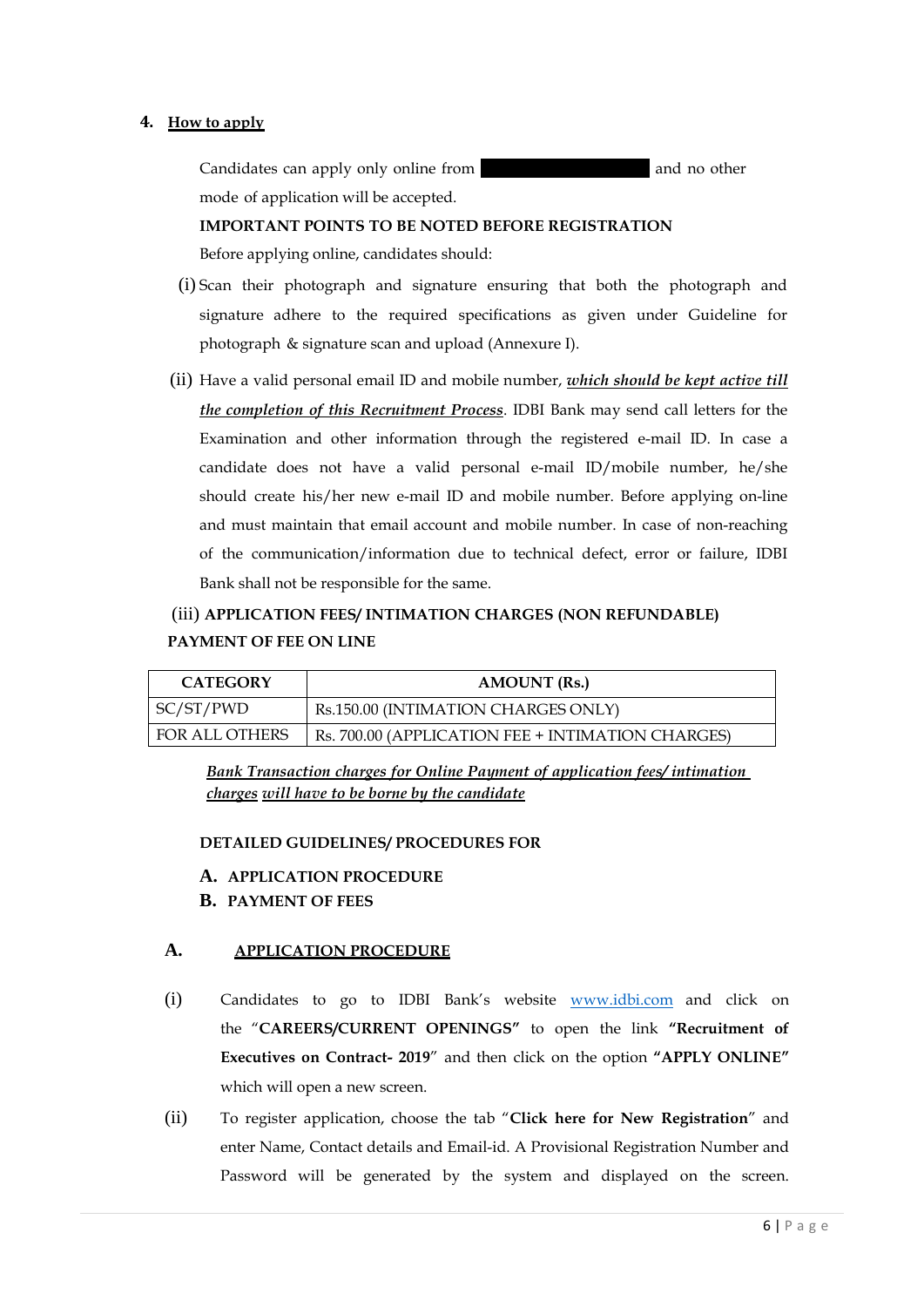Candidate should note down the Provisional Registration Number and Password. An Email & SMS indicating the Provisional Registration number and Password will also be sent.

- (iii) In case the candidate is unable to complete the application form in one go, he/ she can save the data already entered by choosing "SAVE AND NEXT" tab. prior to submission of the online application candidates are advised to use the "SAVE AND NEXT" facility to verify the details in the online application form and modify the same if required. Visually Impaired candidates should fill the application form carefully and verify/ get the details verified to ensure that the same are correct prior to final submission.
- (iv) Candidates are advised to carefully fill and verify the details filled in the online application themselves as no change will be possible/ entertained after clicking the FINAL SUBMIT BUTTON.
- (v) The Name of the candidate or his /her Father/ Husband etc. should be spelt correctly in the application as it appears in the Certificates/ Mark sheets. Any change/alteration found may disqualify the candidature.
- (vi) Validate your details and Save your application by clicking the "Validate your details" and "Save & Next" button.
- (vii) Candidates can proceed to upload Photo & Signature as per the specifications given in the Guidelines for Scanning and Upload of Photograph and Signature detailed under point "C".
- (viii) Candidates can proceed to fill other details of the Application Form.
- (ix) Click on the Preview Tab to preview and verify the entire application form before FINAL SUBMIT.
- (x) Modify details, if required, and click on "FINAL SUBMIT" ONLY after verifying and ensuring that the photograph, signature uploaded and other details filled by you are correct.
- (xi) Click on "Payment" Tab and proceed for payment.
- (xii) Choose the Payment Mode ONLINE and click on "Submit" button. NO CHANGE IS PERMITTED IN PAYMENT MODE ONCE CHOSEN.

# **B. PAYMENT OF FEES (ONLINE MODE ONLY)**

- 1. The application form is integrated with the payment gateway and the payment process can be completed by following the instructions.
- 2. The payment can be made by using Debit Cards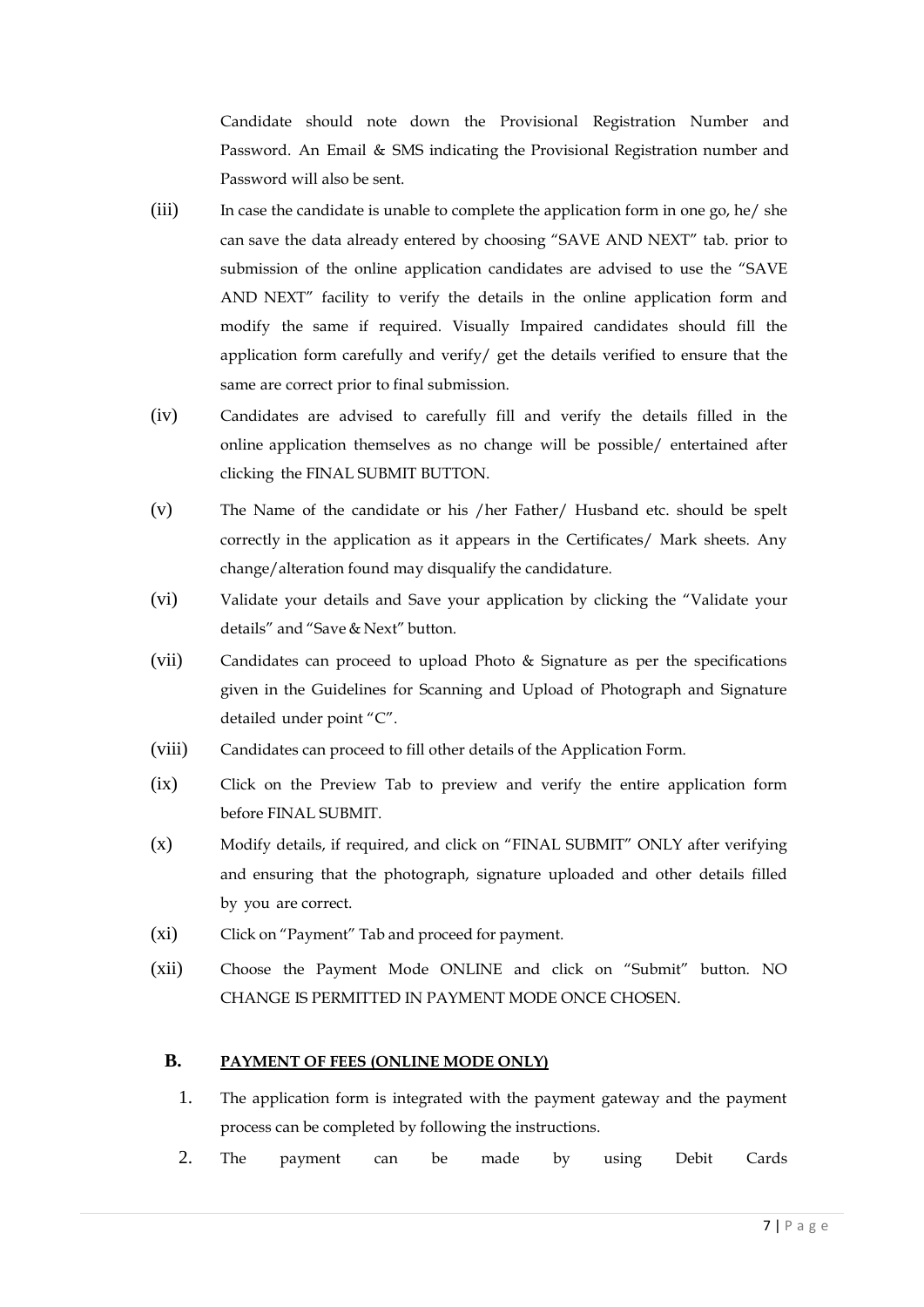(RuPay/Visa/MasterCard/Maestro), Credit Cards, Internet Banking, IMPS, Cash Cards/ Mobile Wallets by providing information as asked on the screen.

- 3. After submitting your payment information in the online application form, PLEASE WAIT FOR THE INTIMATION FROM THE SERVER. DO NOT PRESS BACK OR REFRESH BUTTON IN ORDER TO AVOID DOUBLE CHARGE
- 4. On successful completion of the transaction, an **e-Receipt** will be generated.
- 5. Non-generation of "E-Receipt" indicates PAYMENT FAILURE. On failure of payment, Candidates are advised to login **again** using their Provisional Registration Number and Password and repeat the process of payment.
- 6. Candidates should print online application form containing fee details. Please note that if the same cannot be generated online, transaction may not have been successful.
- 7. Preserve the hard copy of the system generated online Application form and e-Receipt for submission during the time of document verification & prerecruitment medical test. The hard copy is not to be sent to the bank.
- 8. For Credit Card users: All charges are listed in Indian Rupee. If you use a non-Indian credit card, your bank will convert to your local currency based on prevailing exchange rates.
- 9. To ensure the security of your data, please close the browser window once your transaction is completed.

## **IMPORTANT INSTRUCTIONS**

*Candidates applying for the post, after submission of the online application form, shall take a printout of system-generated hard copy of the application form and preserve the same for submission at the time of document verification & pre-recruitment medical test along with fee payment e-receipt and the documents required in support of the eligibility criteria as detailed below:*

(a) **Age**: 10<sup>th</sup> or 12<sup>th</sup> Standard Mark sheet or School Leaving Certificate or birth certificate. The certificate or documentary evidence issued by the competent authority for age relaxation under any other clause.

- (b) **Educational Qualifications:**
- **Graduation**
	- ❖ All semester-wise or year-wise individual mark sheets.
	- All mark sheets pertaining to improvement in the marks [i.e. if the candidates has made more than one attempt to obtain pass or improve marks of any subject in any of the semester(s) or  $year(s)$ ]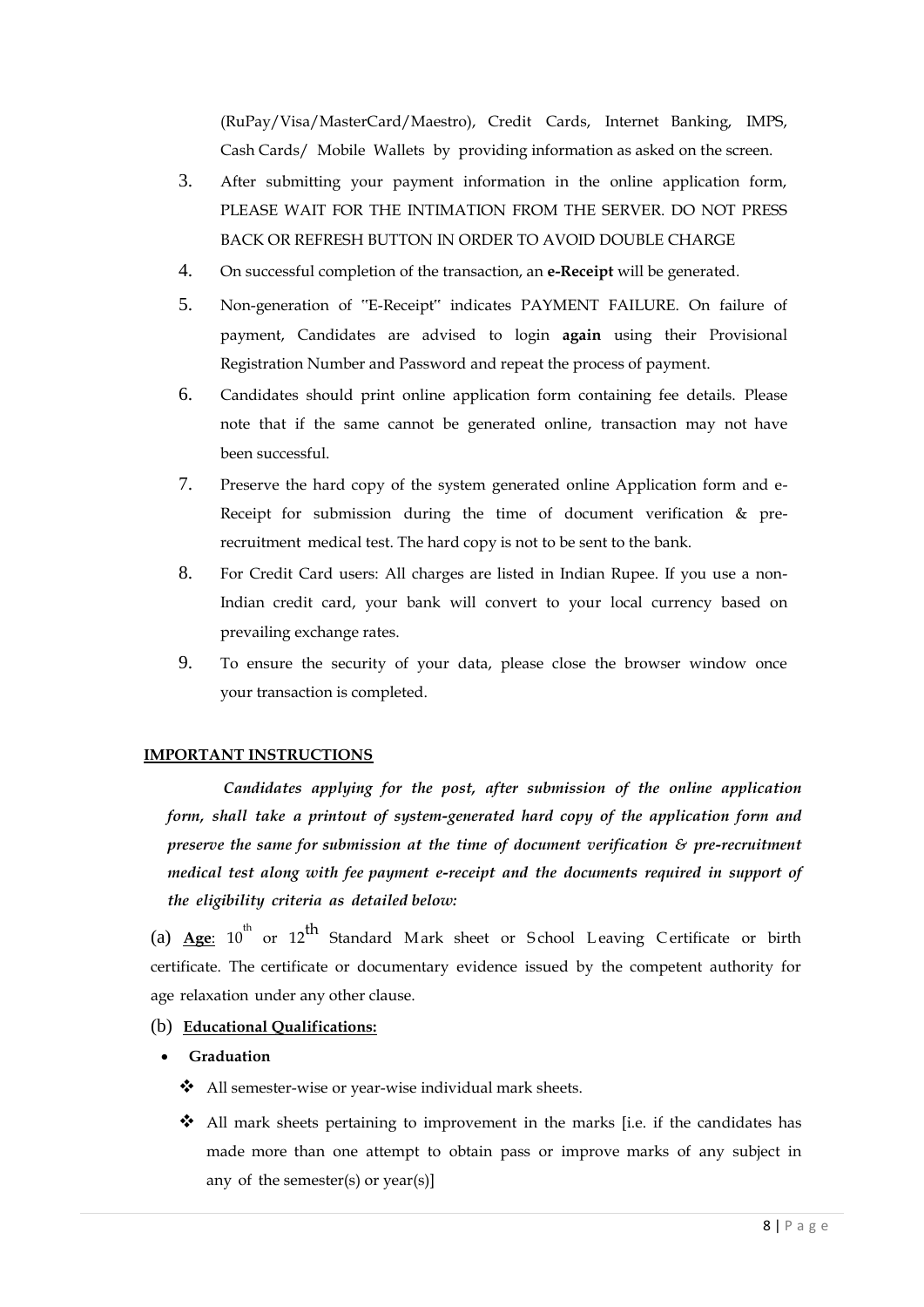Degree or provisional pass certificate.

- High School (Class  $10^{th}$  ) and Intermediate (Class  $12^{th}$  ) Mark sheets and passing certificates
- (c) **Work Experience:** If declared in the application form, all the documents such as experience Certificate from the past and current employers or Offer Letters, Relieving Letters, Pay or Salary Slips clearly indicating the date of joining and date of relieving for each of the past or previous employer(s). The experience certificate or testimonials produced by the candidates should indicate the date of joining and relieving, designation at the time of joining, date of promotion with designation, if any. Any adverse remark from the previous employer(s) or any act of misconduct/ wrong committed by the candidate would be a disqualification to apply and render the candidature for cancellation.
- (d) **Caste Certificate**: If declared, Copy of Caste or Tribe or Class Certificate for SC, ST, OBC and Economically **Weaker Sections** category candidates. The competent authority for the issue of the category certificate are as under:
	- District Magistrate/ Additional Dist. Magistrate/ Collector/ Deputy Commissioner/Additional Dy. Commissioner/ Dy. Collector/ First Class Stipendiary Magistrate/Sub-Division Magistrate/ Taluka Magistrate/ Executive Magistrate/ Extra Assistant Commissioner
	- Chief Presidency Magistrate/ Additional Chief Presidency Magistrate/ Presidency Magistrate
	- Revenue Officer not below the rank of Tahsildar
	- Sub-Divisional Officer of the area where the candidate and/or his family normally resides
- (e) **Person with Disability (PWD) Certificate**: If declared, Medical Certificate issued by the Competent Authority in case of PWD candidates. Authorized Certifying Authority will be a Medical Board duly constituted by the Central/ State Government having at least 3 members consisting of Chief Medical Officer, Sub-Divisional Medical Officer in the District and an Orthopedic Surgeon, Ophthalmology Surgeon, ENT Surgeon, as the case maybe.
- (f) **Photo identity**: PAN Card/ Passport/ Permanent Driving Licence/ Voter's Card/ Bank Passbook with photograph/ Photo identity proof issued by a Gazzetted Officer/ People's Representative along with a photograph / Identity Card issued by a recognised College/ University/ Aadhar/ E-aadhar card with a photograph/ Employee ID.
- (g) Print out of the online call letter for the online test with a recent passport size colour photograph (without dark glasses) firmly pasted at the prescribed place duly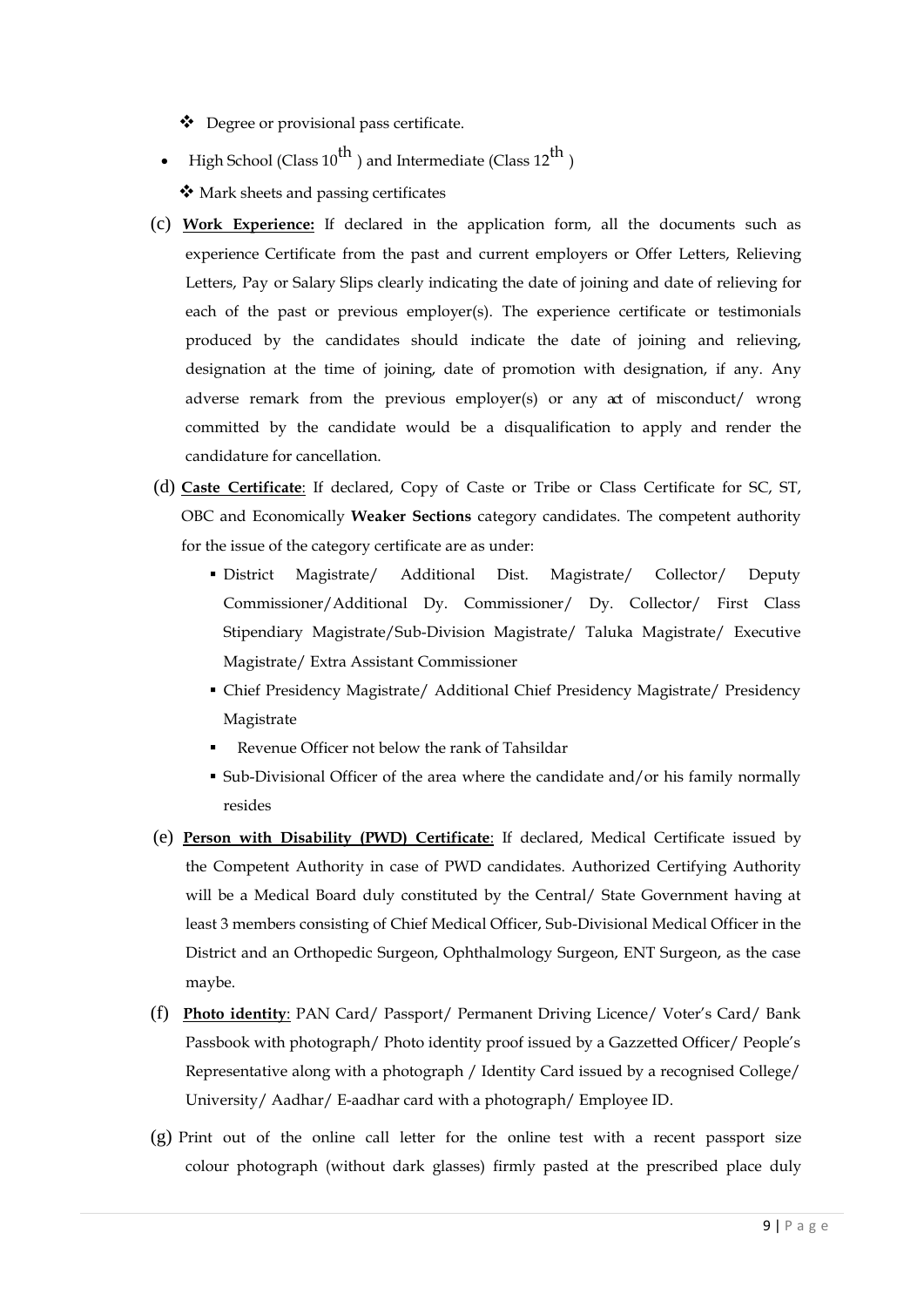signed across by the applicant.

**Inability to produce any of the above mentioned documents (both original and attested copy) at the time of Document Verification and Pre Recruitment Medical Test will render the candidates ineligible for the selection. The candidates who do not produce the documents (both in original and attested copy) indicated above, would not be allowed to appear for Pre Recruitment Medical Test**.

### **5. Selection process**

i. The selection process for the post of **Executive** will comprise of an Online Test*.*

| Sr. | Name of Tests                    | No. of Qs | Maximum | Duration         |
|-----|----------------------------------|-----------|---------|------------------|
| No. |                                  |           | Marks   |                  |
|     | Test of Reasoning                | 50        | 50      | Composite        |
| 2   | Test of Working English Language | 50        | 50      | time<br>90<br>оt |
| 3   | Test of Quantitative Aptitude    | 50        | 50      | minutes          |
|     | Total                            | 150       | 150     |                  |

The structure of the Examination is as follows:

The above tests except the Tests of English Language will be available bilingually, i.e. English and Hindi.

- ii. **Penalty for Wrong Answers** For each question for which a wrong answer has been given by the candidate, one fourth or 0.25 of the marks assigned to that question will be deducted as penalty to arrive at corrected score. If a question is left blank, i.e. no answer is marked by the candidate; there will be no penalty for that question.
- iii. The applicants will be called for the online test based on the information provided in the online application form submitted by them, subject to scrutiny at a later date.
- iv. The applicants, who are successful in the online test, would be called for a document verification and Pre-Recruitment Medical Test. The number of applicants called for document verification and pre-recruitment medical test will also be at the discretion of IDBI Bank. Applicants qualifying both in the online test and declared fit in the pre-recruitment medical test shall be considered for final shortlisting. Reference for medical test does not imply final selection, which may please be noted.
- v. The final selection or offer of employment would be made based on applicant's marks in the online test, being found medically fit and subject to fulfillment of all other eligibility criteria as stipulated in the advertisement.
- vi. The online test for the post of Executive would be held at the following centers i.e. Ahmedabad, Amritsar, Bhopal, Bengaluru, Belgaum, Bhubaneswar, Coimbatore, Chennai, Chandigarh, Delhi- NCR, Guwahati, Gwalior, Hyderabad, Jaipur, Kanpur, Greater Kolkata, Kochi, Lucknow, Madurai, Mangalore, Mumbai/Navi Mumbai/Greater Mumbai/Thane, Nagpur, Patna, Pune, Raipur, Rajkot, Ranchi,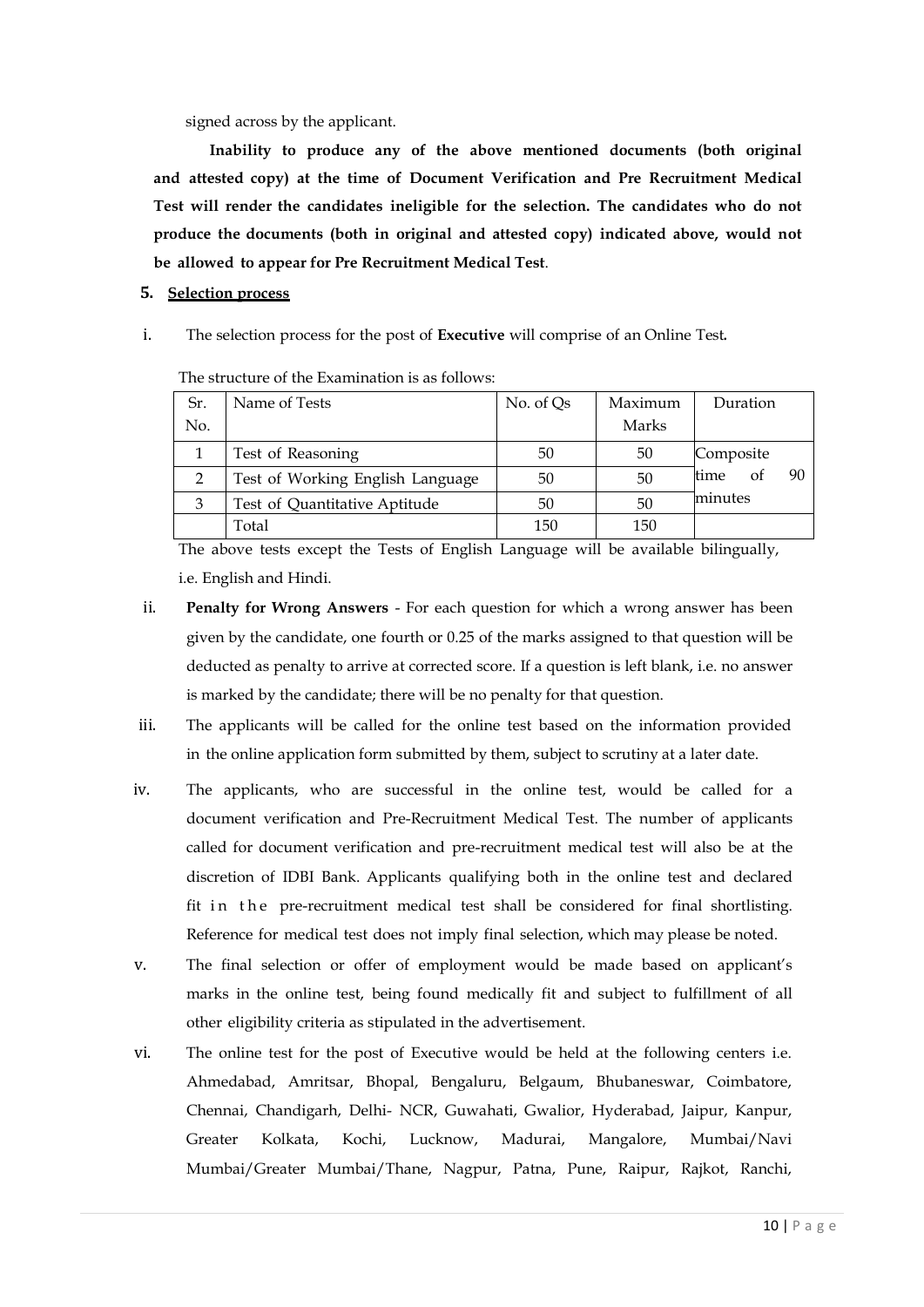Thiruvananthapuram, Vijayawada and Vishakhapatnam (refer to Annexure II). Applicants may select any one center from the above-mentioned centers and indicate the same in his or her application. Request for change of Center will not be entertained. IDBI Bank, however, reserves the right to add or change or cancel any of the Centers for online test depending on the response or number of applications for a particular center. Applicants admitted to the online test will be intimated the time and full address of the venue of the online test through ON-LINE Call Letters required to be downloaded from IDBI Bank's website [www.idbi.com. A](http://www.idbi.com/)pplicants will not be admitted to the online test without the Call Letter. In view of online test Call letter making available online, no duplicate Call Letter would be issued to any applicant/s.

- vii. The applicants must bring the Original Photo Identity at the time of the document verification and pre-recruitment medical test such as the PAN Card/ Passport/ Permanent Driving Licence/ Voter's Card/ Bank Passbook with photograph/ Photo identity proof issued by a Gazzetted Officer/ People's Representative along with a photograph / Identity Card issued by a recognised College/ University/ Aadhar/ Eaadhar card with a photograph/ Employee ID.
- viii. The online test for the post of Executive would be held on **May 16, 2019**. Modification or change in the date of the online test, if any, would be intimated through an advertisement and on the website of the Bank.
- ix. **The applicants are advised to visit IDBI Bank's website from May 6, 2019 onwards to download their Online Test call letters by entering their registration number and password sent to the registered email id at the time of registration.** The link for downloading the call letters for the Document Verification and Pre Recruitment Medical Test (for those applicants who qualify in the online test) will also be made available on IDBI Bank's website. Applicants would have to visit the bank's website to download the online call letter for personal Document Verification and Pre Recruitment Medical Test also by entering their registration number and password. IDBI Bank reserves the right to decide the schedule & center of Document Verification and Pre Recruitment Medical Test as per its convenience.
- x. The details regarding the time, date and address of the venue of the online test, document verification and pre-recruitment medical test for the short listed eligible applicants would be put on IDBI Bank's website. No separate communication i.e. either by post or otherwise would be issued to the applicants. Other instructions, if any, in this regard would also be displayed on the website. Applicants are, therefore, advised to visit IDBI Bank's website at regular intervals.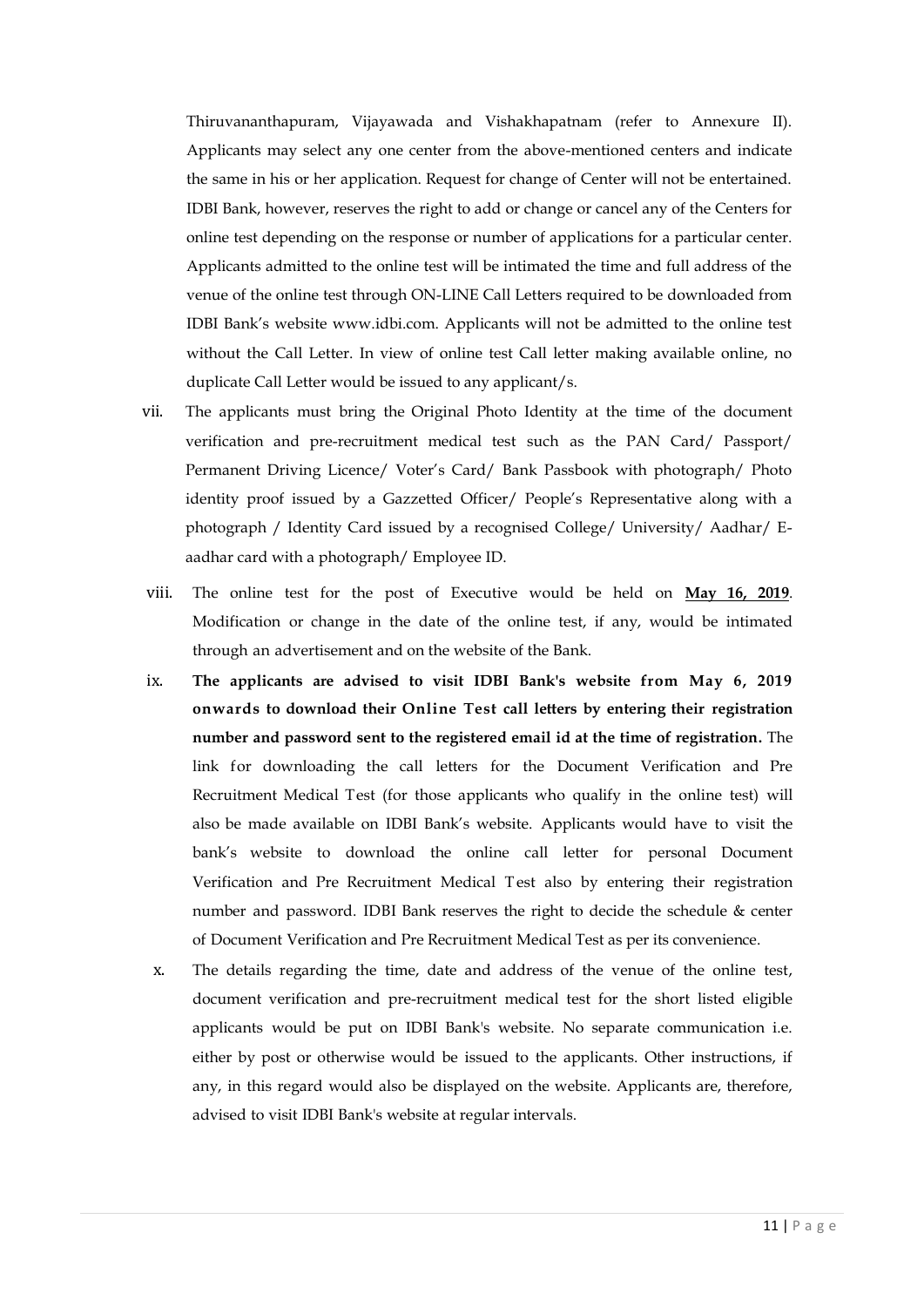xi. Applicants should carry the print of online Call Letter, application form, ereceipt of payment and all supporting documents (proof in respect of age, education, experience and caste) in original along with a copy of same at the time of document verification and pre- recruitment medical test. Please note that actual scrutiny of the facts declared by the applicants in the application form will be done only on the day of the document verification. Applicants not qualifying the eligibility criteria, or failing to produce any required document on the day of the document verification would not be allowed to attend the pre-recruitment medical test and his or her candidature would stand cancelled. Applicants found prima-facie eligible only would be send for pre-recruitment medical test.

### **6. Action Against Candidates Found Guilty of Misconduct/ Use of Unfair Means**

Candidates are advised in their own interest that they should not furnish any particulars that are false, tampered with or fabricated and should not suppress any material information while submitting online application.

At the time of Online Test, Document Verification, Pre-recruitment Medical Test or in a subsequent selection procedure, if a candidate is (or has been ) found guilty of –

- using unfair means or
- impersonating or procuring impersonation by any person or
- misbehaving in the examination hall or disclosing, publishing, reproducing, transmitting, storing or facilitating transmission and storage of contents of the test(s) or any information therein in whole or part thereof in any form or by any means, verbal or written, electronically or mechanically for any purpose or
- resorting to any irregular or improper means in connection with his/ her candidature or
- obtaining support for his/ her candidature by unfair means, or
- carrying mobile phones or similar electronic devices of communication in the examination hall such a candidate may, in addition to rendering himself/ herself liable to criminal prosecution, be liable :
	- a. to be disqualified from the examination for which he/ she is a candidate
	- b. to be debarred either permanently or for a specified period from any examination conducted by the Bank
	- c. for termination of service, if he/ she has already joined the Bank.

*Important: Bank would be analyzing the responses (answers) of individual candidates with other candidates to detect patterns of similarity of right and wrong answers. If in the analytical procedure adopted by Bank in this regard, it is inferred/ concluded that the responses have been shared and scores obtained are not genuine/ valid, Bank reserves right to cancel the candidature of the concerned candidates without any notice and the*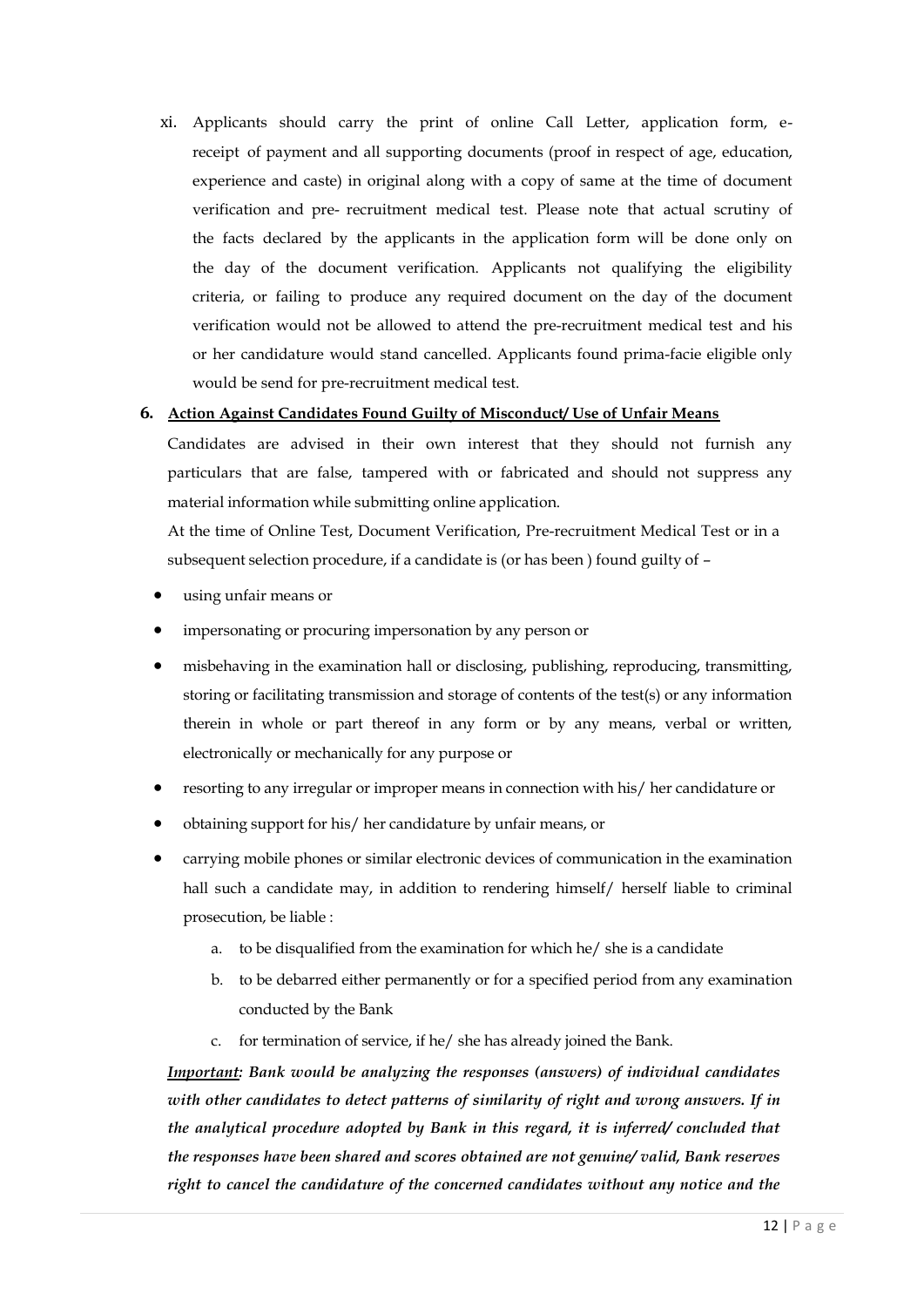*result of such candidates (disqualified) will be withheld. No representation in this regard shall be entertained*

### **7. Pre Examination Training (PET) for SC / ST /OBC applicants**

(i) In compliance with Government Guidelines, IDBI Bank would arrange free nonresidential PET for interested eligible SC/ ST/ OBC applicants for 6 consecutive days from May 6, 2019 to May 11, 2019 prior to the online test. The PET will be organized at **Ahmedabad, Amritsar, Bhopal, Bengaluru, Belgaum, Bhubaneswar, Coimbatore, Chennai, Chandigarh, Delhi- NCR, Guwahati, Gwalior, Hyderabad, Jaipur, Kanpur, Greater Kolkata, Kochi, Lucknow, Madurai, Mangalore, Mumbai/ Navi Mumbai/ Greater Mumbai/ Thane, Nagpur, Patna, Pune, Raipur, Rajkot, Ranchi, Thiruvananthapuram, Vijayawada and Vishakhapatnam.** IDBI Bank has discretion to add or delete the centers in respect of PET. Applicants, who desire to avail of such training, may indicate the same at the appropriate place in the application format. The applicants will have to make their own arrangements for travel and stay and meet all expenses. The PET will not confer on the applicants any right of recruitment in IDBI Bank.

(ii) Details regarding the time, date and address of the venue of the PET for the interested eligible applicants would be put on IDBI Bank's website. Provision will be made to issue Call Letter online for the PET. Applicants would have to visit IDBI Bank's website to download the online call letter by entering their registration number and password. Other instructions, if any, in this regard would also be displayed on the website. Applicants are, therefore, advised to visit IDBI Bank's website at regular intervals for updates.

(iii) *Applicants will not be called for the PET if they do not opt for the same in the application form*.

### **8. Reservation**

- (i) Reservations for the SC, ST and OBC candidates would be extended as per rules or guidelines of the Government of India. Applicable reservation percentage is 15% for SC category, 7.5% for ST category and 27% for OBC category.
- (ii) Reservation for Economically Weaker Sections (EWS**)** 10%: Persons who are not covered under the scheme of reservation for SCs, STs and OBCs and whose family has gross annual income below Rs.8/- Lakhs (Rupees Eight Lakhs Only) are to be identified as EWSs for benefit of reservation. Income shall also include income from all sources i.e. salary, agriculture, business, profession etc. for the financial year prior to the year of application. Also persons whose family owns or possesses any of the following assets shall be excluded from being identified as EWS, irrespective of the family income :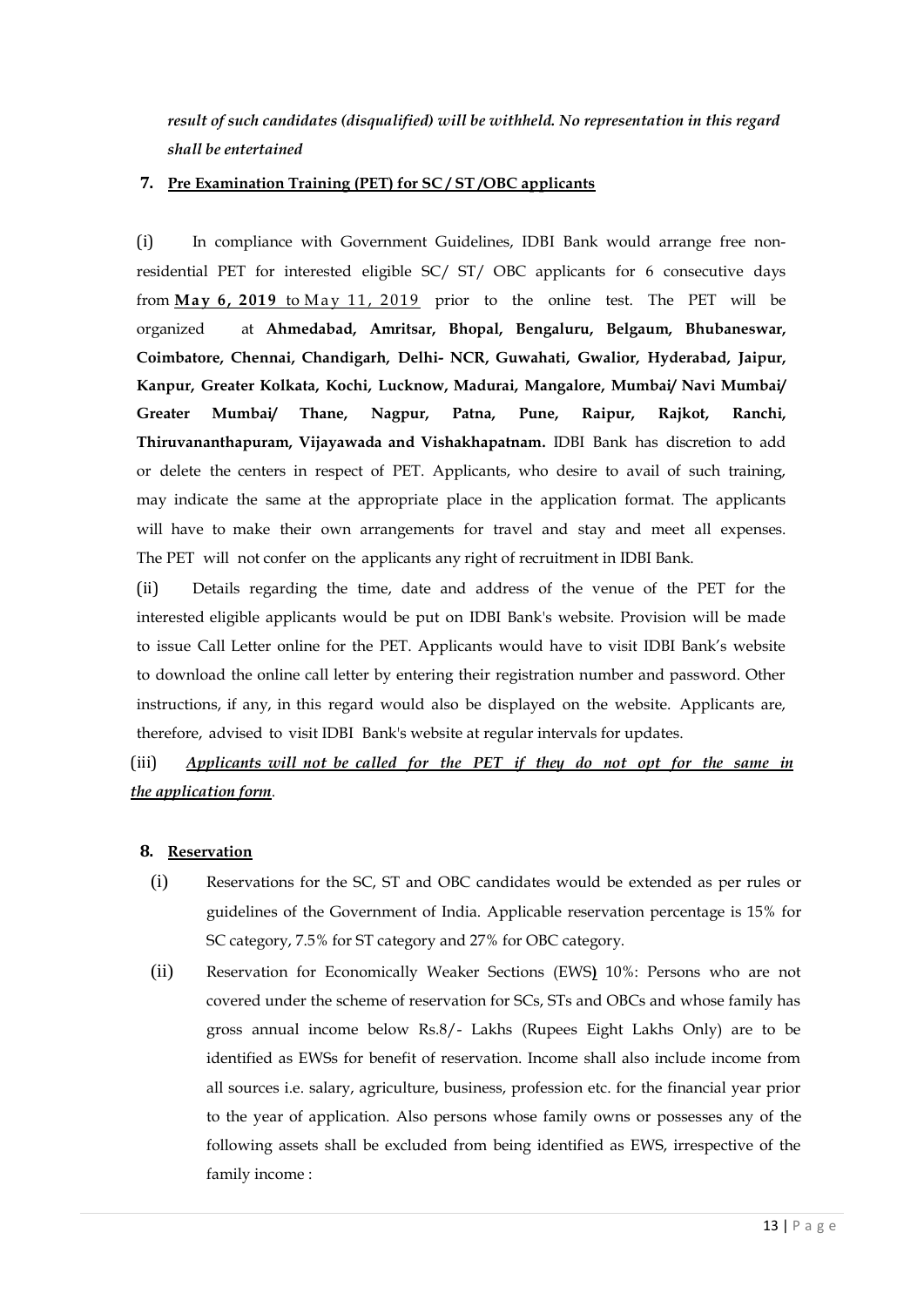- (i) 5 acres of agricultural land and above;
- (ii) Residential flat of 1000 sq. ft and above;
- (iii) Residential plot of 100 sq. yards and above in notified municipalities;
- (iv) Residential plot of 200 sq. yards and above in areas other than the notified municipalities.
- (iii) Reservation for Physically Handicapped (PH) candidates or Person with Disabilities (PWD) @ 4% of the identified posts would also be extended. The minimum disability in case of PWD a candidates is moderate i.e. 40%. The maximum disability would be as per extant guidelines of Government of India. The PWD candidates should possess a latest certificate to the effect with sub-category of disability [visually Impaired, orthopedically handicapped (OH) and Hearing Impairment (HI) only] issued by the Board or countersigned by the Medical Superintendent or Chief Medical Officer or Head of Hospital of Government. Reservations for PWD (horizontal reservations) will be adjusted against the number of incumbent in the relevant reservation roster.

# **Definitions of Categories of disabilities:**

(i) Visually Impaired (VI)

Blindness refers to condition where a person suffers from any of the following conditions namely (1) Total absence of sight, (ii) Visual acuity not exceeding 6/60 or 20/200 (snellen) in the better eye with correcting lenses. (iii) Limitation of the field of vision subtending in angle of 20 degrees or worse. Low vision means a person with impairment of visual functioning even after treatment or standard refractive correction but who uses or is potentially capable of using vision for the planning of execution of a task with appropriate assistive device.

(ii) Orthopedically handicapped (OH): Only those Orthopedically Challenged candidates who have locomotor disability or cerebral palsy with locomotor impairment of minimum of 40% and only those who fall in the following categories are eligible to apply: BL - Both legs affected but not arms

OA - One arm affected (R or L) –

- (a) Impaired reach;
- (b) weakness of grip;
- (c) ataxia OL One leg affected (R or L) MW Muscular weakness and limited physical endurance Guidelines for Persons with Disabilities using a Scribe.
- (III) Hearing Impairment: Means loss of Sixty decibels or more in the better year in the conversational range of frequencies.
- **9. Guidelines for Persons With Benchmark Disabilities using a Scribe**

The visually impaired candidates and candidates whose writing speed is adversely affected permanently for any reason can use their own scribe at their cost during the online examination. In all such cases where a scribe is used, the following rules will apply:

i.The candidate will have to arrange his / her own scribe at his/her own cost.

ii.The scribe may be from any academic stream.

iii.Both the candidate as well as scribe will have to give a suitable undertaking confirming that the scribe fulfills all the stipulated eligibility criteria for a scribe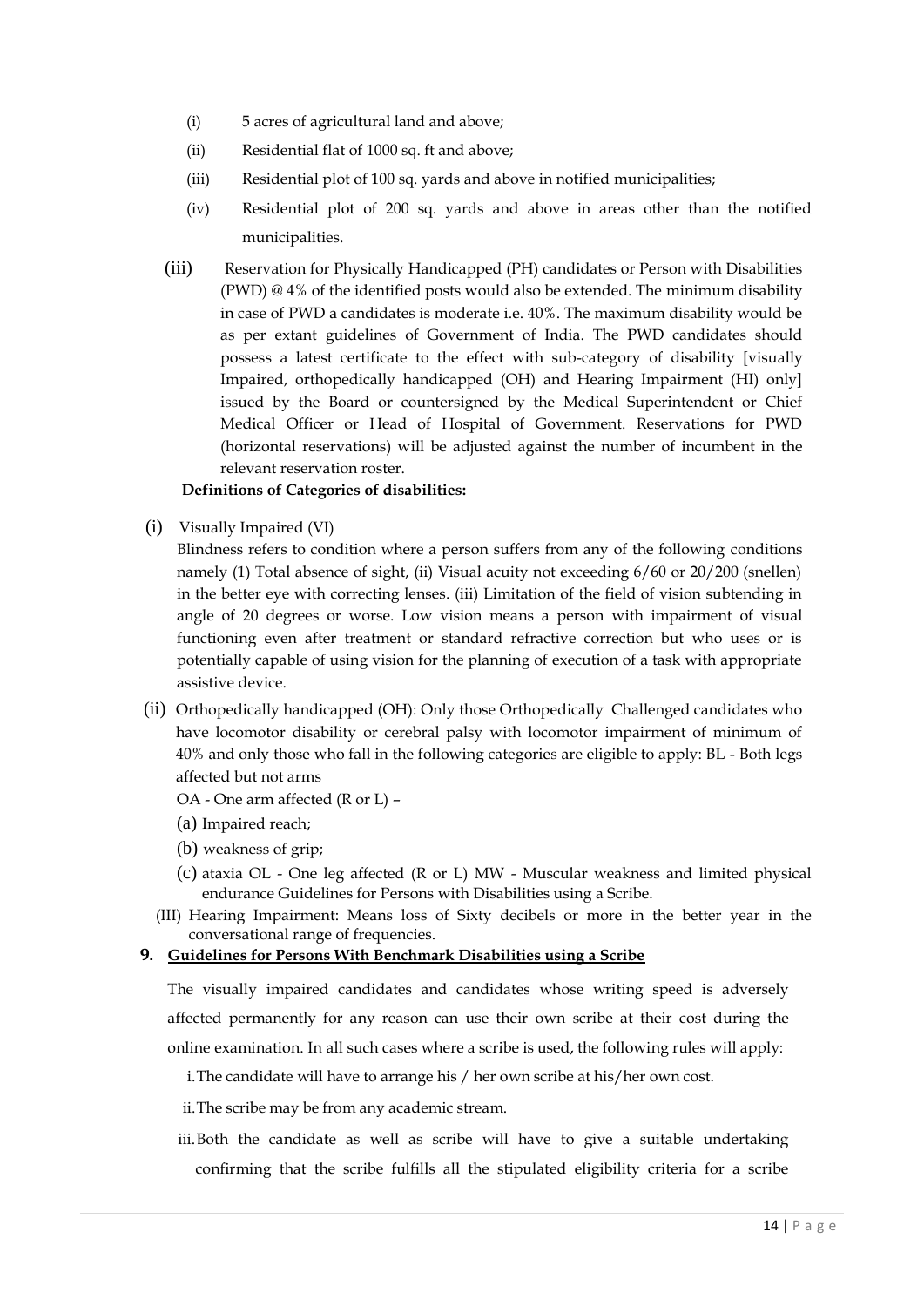mentioned above. Further in case it later transpires that he/she did not fulfill any laid down eligibility criteria or suppressed material facts the candidature of the applicant will stand cancelled, irrespective of the result of the Online Test.

- iv.Those candidates who use a scribe shall be eligible for compensatory time of 20 minutes or otherwise advised for every hour of the examination.
- v. The scribe arranged by the candidate should not be a candidate for the online examination under Recruitment of Executive - 2019. If violation of the above is detected at any stage of the process, candidature for the captioned process of both the candidate and the scribe will be cancelled. Candidates eligible for and who wish to use the services of a scribe in the examination should invariably carefully indicate the same in the online application form. Any subsequent request may not be favorably entertained.
- vi.Only candidates registered for compensatory time will be allowed such concessions since compensatory time given to candidates shall be system based, it shall not be possible for the test conducting agency to allow such time if he / she is not registered for the same. Candidates not registered for compensatory time shall not be allowed such concessions.

#### **Guidelines for candidates with locomotor disability and cerebral palsy**

A Compensatory time of twenty minutes per hour or otherwise advised shall be permitted for the candidates with locomotor disability and cerebral palsy where dominant (writing) extremity is affected to the extent of slowing the performance of function (minimum of 40% impairment).

### *Guidelines for Visually Impaired candidates*

- Visually Impaired candidates (who suffer from not less than 40% of disability) may opt to view the contents of the test in magnified font and all such candidates will be eligible for compensatory time of 20 minutes for every hour or otherwise advised of examination.
- The facility of viewing the contents of the test in magnifying font will not be available to Visually Impaired candidates who use the services of a Scribe for the examination.

*These guidelines are subject to change in terms of GOI guidelines/ clarifications, if any, from time to time.*

#### **10. General Instructions**

### **(Please read carefully before filling up the online application form)**

i. Before submitting the online application form, the applicants must ensure that they fulfill all the eligibility criteria with respect to age, educational qualifications, etc. as stated in the advertisement. If the applicants are not eligible, their candidature will be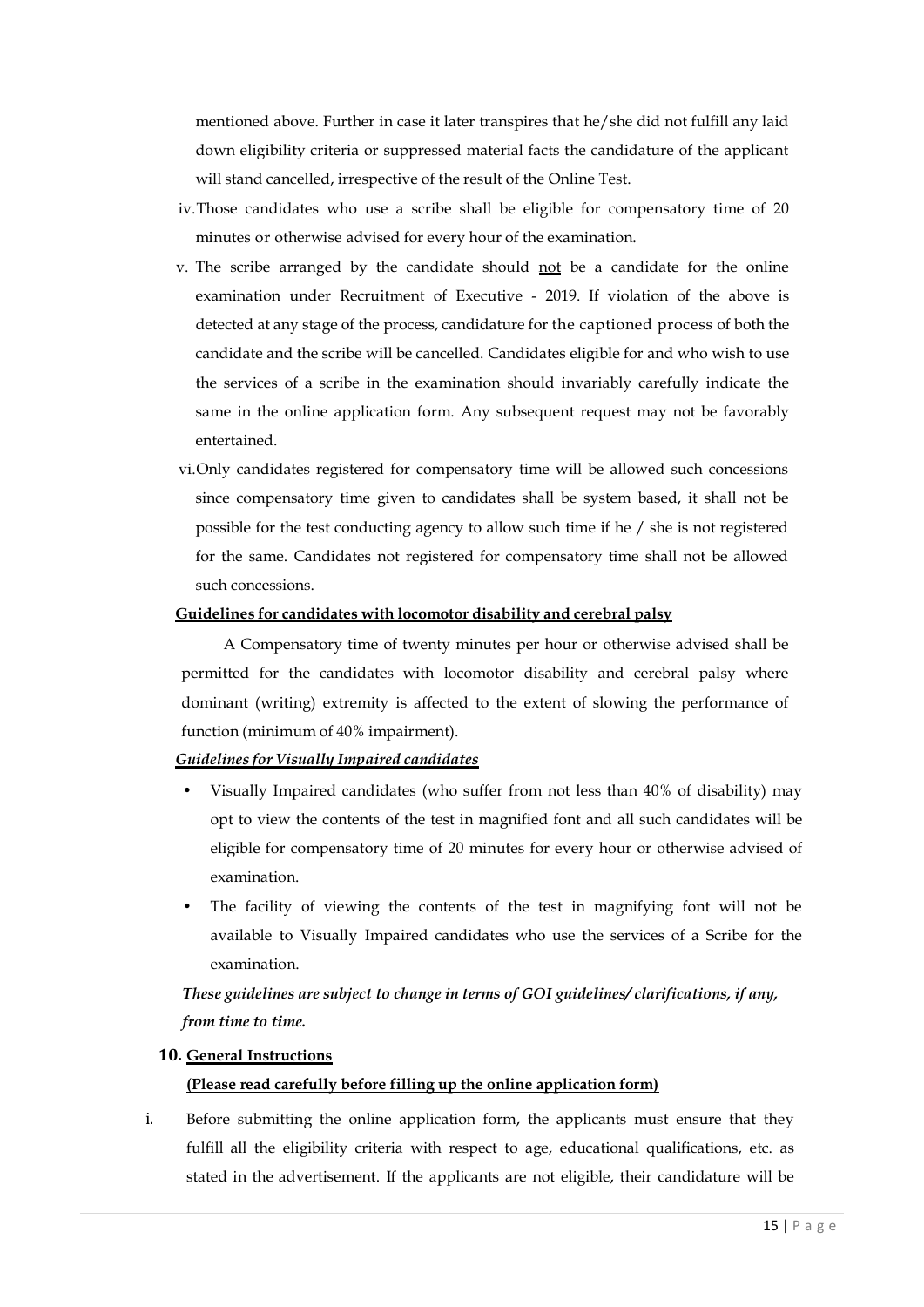cancelled at any stage of the recruitment. If the applicant qualifies in the selection process and subsequently it is found that he or she does not fulfill the eligibility criteria, his or her candidature will be cancelled and if appointed, services would be terminated without any notice or compensation.

- ii. Applications should be submitted only through the on-line mode through the Bank's website, after carefully going through all the instructions contained in General Instructions given in the advertisement and in the Online Application Form. No other means or mode of application form would be accepted.
- iii. On submission of the online application, the applicants would receive a registration number and password, which he or she needs to retain for use in future.
- iv. Application should be filled only in English.
- **v. Not more than one application should be submitted by any candidate. In case of multiple applications only the latest valid (complete) application will be retained and the application fee / intimation charges paid for the other multiple registration(s) will stand forfeited. Multiple attendance / appearances in the online examination and / Document Verification and Pre Recruitment Medical test will be summarily rejected / candidature cancelled.**
- vi. Request for change of center for Online examination or Document Verification and Pre -Recruitment Medical tests will not be considered. However, the Bank reserves the right to cancel or add any center, depending upon the response in the center.
- vii. All educational qualifications, which the applicant intends to indicate in the application form, should have been obtained before the cut-off date, from recognized Universities or Institutions in India.
- viii. IDBI Bank reserves the right to modify or amend or reverse or cancel any or all of the provisions of the recruitment process including eligibility criteria.
- ix. IDBI Bank may at its discretion, hold re-online test, wherever necessary in respect of a center or venue or specific applicants(s) and/or all centers or all applicants.
- x. Applicants would not be allowed for online test without the online call letter. No duplicate call letter would be issued to the applicants.
- xi.BIOMETRIC DATA Capturing and Verification

It has been decided to capture and verify the biometric data (right thumb impression or otherwise) and the photograph of the candidates on the day of the Online Examination

Please note: The biometric data and photograph will be captured / verified on the following occasions –

Before the start of the Online examination it will be captured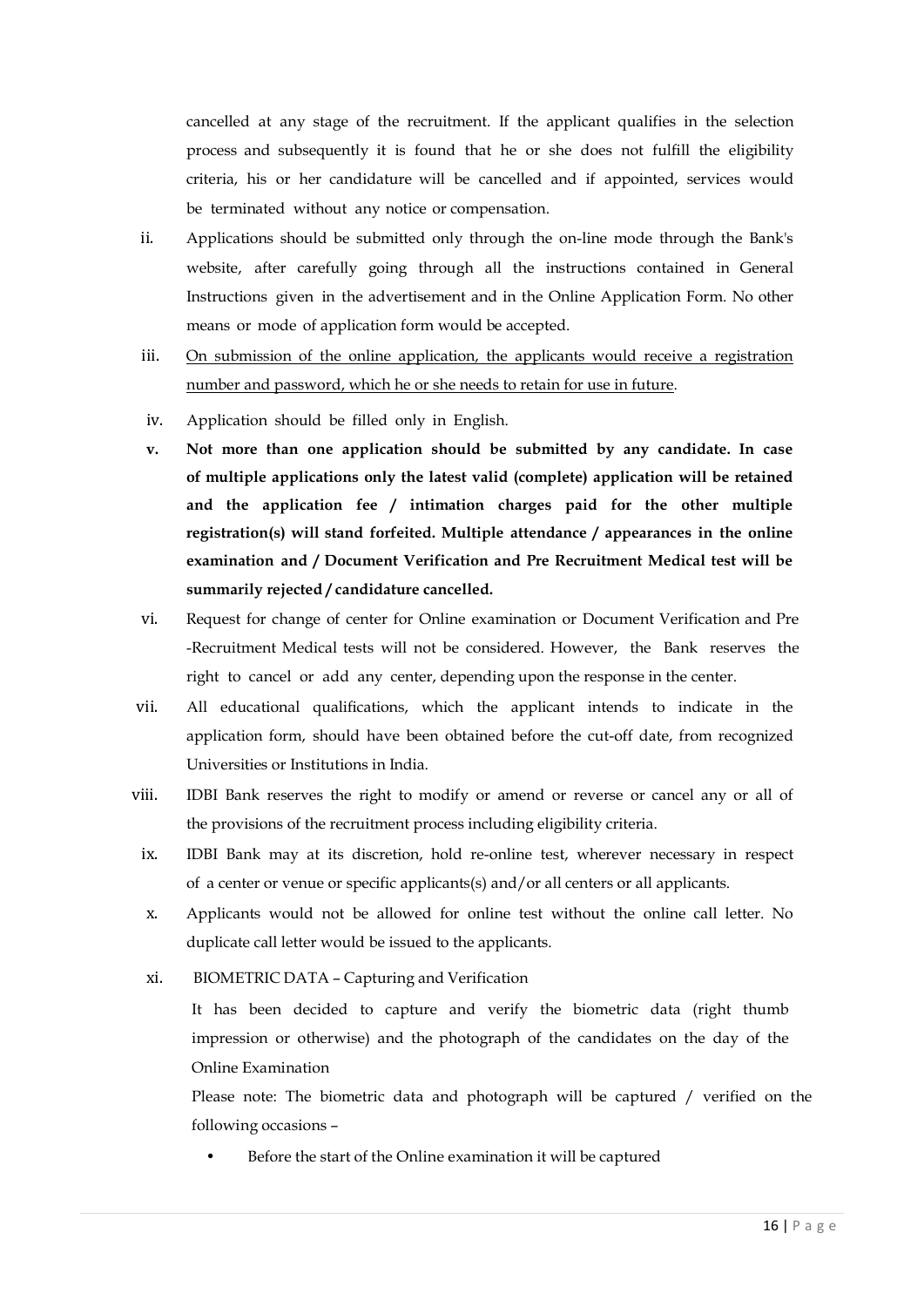- At the end of Online examination before leaving the exam hall / lab
- At the time of document verification

Decision of the Biometric data verification authority with regard to its status (matched or mismatched) shall be final and binding upon the candidates.

**Refusal to participate in the process of biometric data capturing / verification on any of the above mentioned occasions may lead to cancellation of candidature.**

Candidates are requested to take care of the following points in order to ensure a smooth process

- If fingers are coated (stamped ink/mehndi/coloured.etc.), ensure to thoroughly wash them so that coating is completely removed before the exam / Document Verification day.
- If fingers are dirty or dusty, ensure to wash them and dry them before the finger print (biometric) is captured.
- Ensure fingers of both hands are dry. If fingers are moist, wipe each finger to dry them.
- If the primary finger (right thumb) to be captured is injured/damaged, immediately notify the concerned authority in the test center.
- xii. All applicants belonging to the ST, the SC, OBC, EWS Ex-Serviceman and PWD category should produce at the time of Document Verification and Pre Recruitment Medical test, attested copy of the relevant certificate in the prescribed form from the Competent Authority empowered to issue such certificate (as notified by GOI from time to time). The name of the caste should be listed in central list of SC/ST/OBC and the caste certificates should be in central government format. OBC certificate should be of a recent date with suitable mention about creamy layer. (Applicants with "Non-Creamy Layer Clause" certificate would be eligible for reservation as per Government of India guidelines). The PWD applicants shall possess a certificate of disability issued by the competent authority as per the Government of India guidelines.
- xiii. The applicant's appointment will remain provisional subject to caste or tribe certificates being verified through proper channel and verification of other testimonials. The applicant's services will be liable to be terminated forthwith without assigning any reason in case the verification reveals that his or her claim for belonging to SC, ST, OBC, PWD, EWS and Ex- Serviceman category and other testimonials is false. IDBI Bank also reserves its right to take such further action against the applicants, as it may deem proper, for production of such false caste certificate/ testimonials.
- xiv. Applicants already in service of Government or Quasi Government Organizations and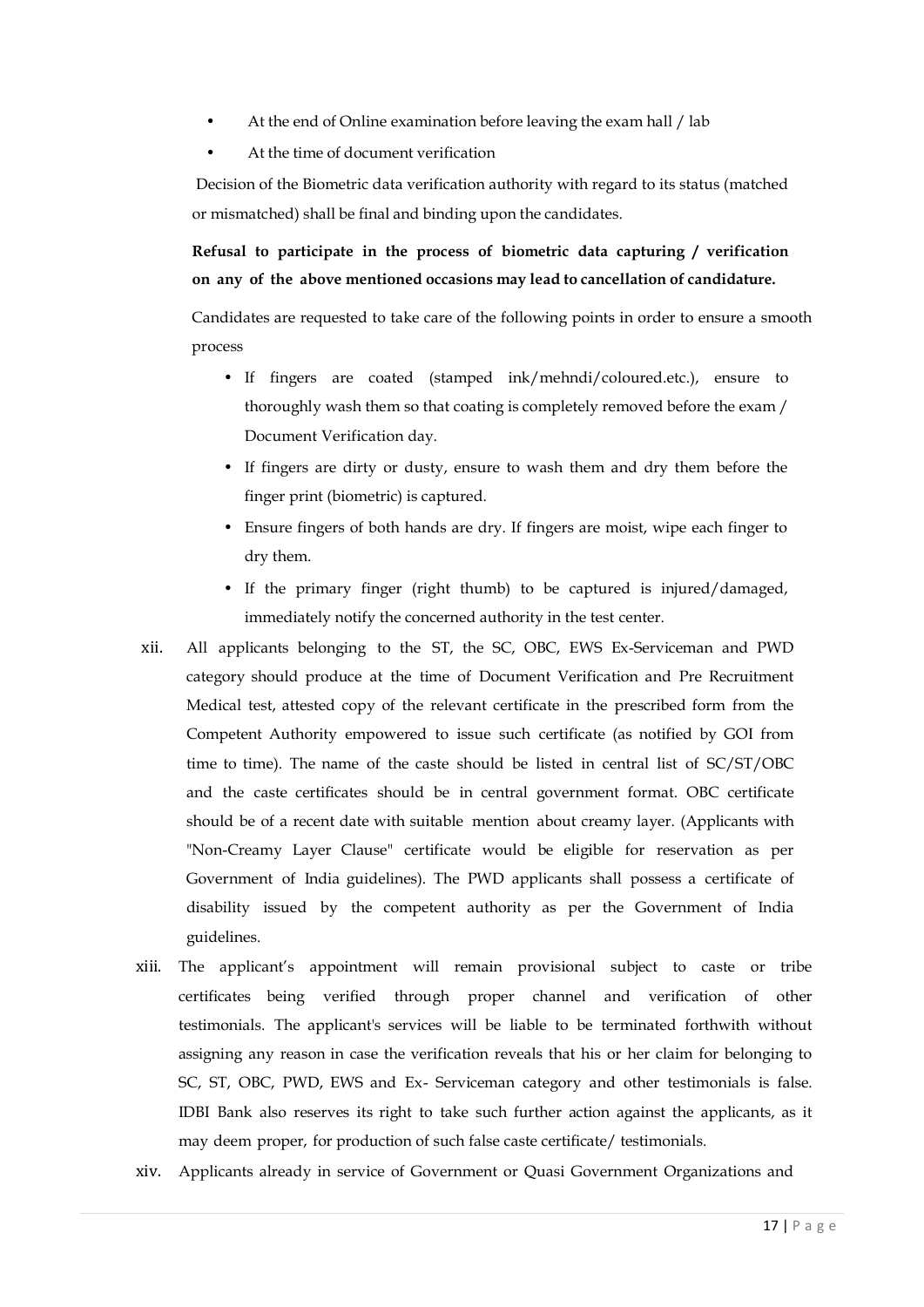Public Sector Banks or Undertakings will have to produce a 'No Objection Certificate' from their employer, at the time of Document Verification and Pre Recruitment Medical test. Before appointment in the Bank, a proper discharge certificate or Release Order from the employer will have to be produced. If the Application is required to be routed through the employer and in the process it reaches after the due date, it will not be considered even though submitted to the employer before the due date.

- xv. IDBI Bank shall not furnish the mark-sheet of selection process to applicants.
- xvi. IDBI Bank shall not entertain requests from applicants seeking advice about their eligibility to apply nor from any eligible and not selected applicants.
- xvii. Canvassing in any form will be a disqualification.
- xviii. In all matters regarding eligibility, the selection process, the stages at which scrutiny of the documents regarding eligibility is to be undertaken, documents to be produced for the selection process, assessment, prescribing minimum qualifying standards in the selection process, number of vacancies and communication of result, etc., IDBI Bank's decision shall be final and binding on the applicants and no correspondence shall be entertained in this regard.
- xix. Appointment of the applicants in IDBI Bank will also be subject to Medical fitness.
- xx. Applications with suppression or concealment of any information and containing incorrect or misleading information will lead to the applicants being disqualified, as and when detected, irrespective of the stage of selection process and will also lead to dismissal from employment on its detection any time after appointment.
- xxi. The appointment of the applicants is liable to be terminated forthwith without any notice or compensation in lieu of notice, if any declaration or statement or information furnished by them is found to be false or untrue or if any material information if found to be suppressed, or concealed by them.
- xxii. Applicants are advised not to change their signature at any point of time during and after the recruitment process.
- xxiii. The possibility of occurrences of some problem in the administration of the examination cannot be ruled out completely which may impact test delivery and/ or result from being generated. In that event every effort will be made to rectify such problem which may include the conduct of another examination, if considered necessary.
- xxiv. Any resultant dispute arising out of this advertisement and the selection process shall be subject to the sole jurisdiction of the Courts situated in Mumbai only.

\*\*\*\*\*\*\*\*\*\*\*\*\*\*\*\*\*\*\*\*\*\*\*\*\*\*\*\*\*\*\*\*\*\*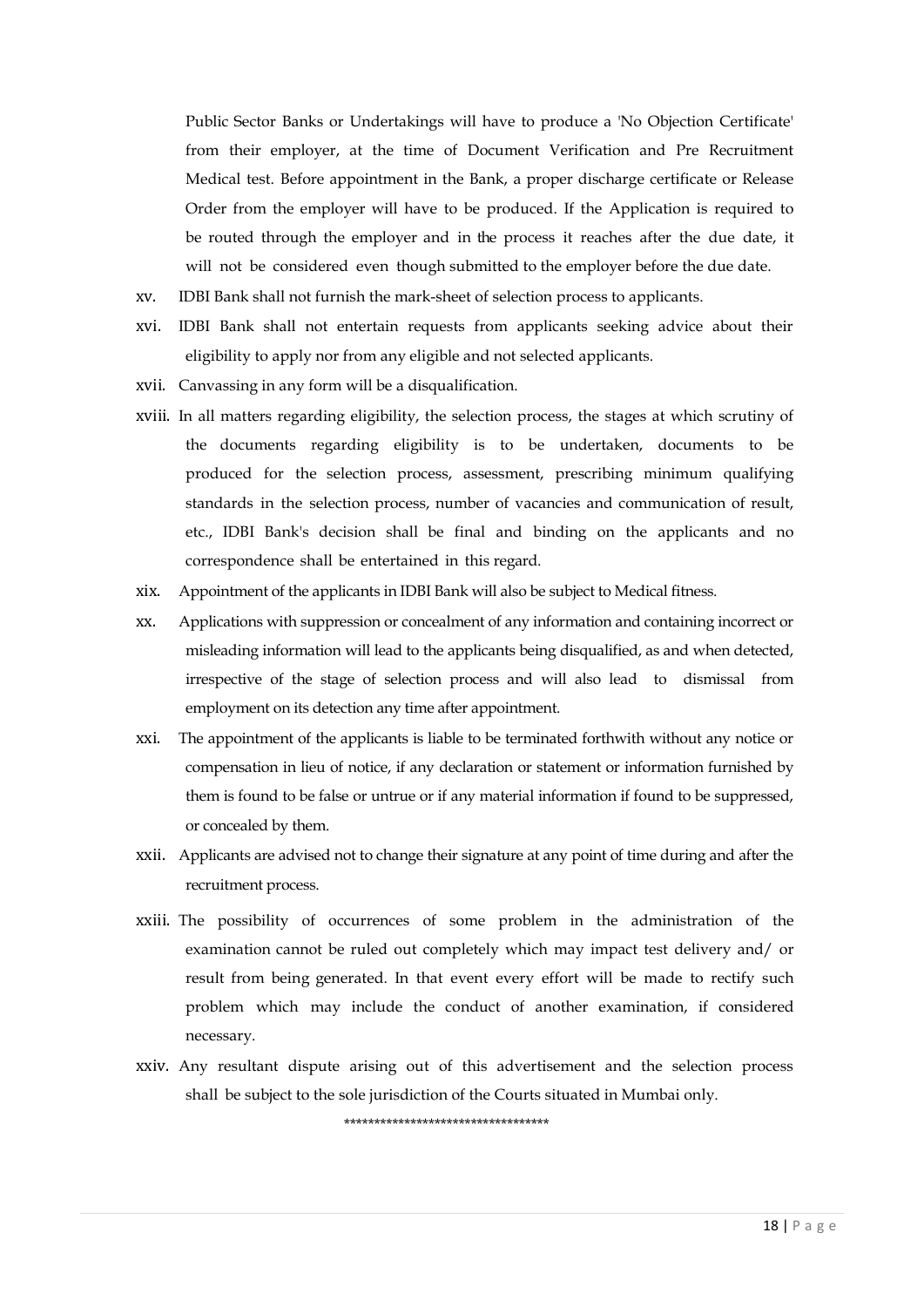

## **Annexure – I**

Guidelines for scanning and Upload of Photograph (4.5cm × 3.5cm) & Signature

Before applying online a candidate will be required to have a scanned (digital) image of his/her photograph and signature as per the specifications given below.

## **Photograph Image**

- **-** Photograph must be a recent passport style colour picture.
- Make sure that the picture is in colour, taken against a light-coloured, preferably white, background.
- **-** Look straight at the camera with a relaxed face
- **-** If the picture is taken on a sunny day, have the sun behind you, or place yourself in the shade, so that you are not squinting and there are no harsh shadows
- **-** If you have to use flash, ensure there's no "red-eye"
- **-** If you wear glasses make sure that there are no reflections and your eyes can be clearly seen.
- **-** Caps, hats and dark glasses are not acceptable. Religious headwear is allowed but it must not cover your face.
- **-** Dimensions 200 x 230 pixels (preferred)
- **-** Size of file should be between 20kb–50 kb

**-** Ensure that the size of the scanned image is not more than 50kb. If the size of the file is more than 50 kb, then adjust the settings of the scanner such as the DPI resolution, no. of colours etc., during the process of scanning.

### **Signature Image**

- **-** The applicant has to sign on white paper with Black Ink pen.
- **-** The signature must be signed only by the applicant and not by any other person.
- The signature will be used to put on the Attendance sheet and wherever necessary.
- **-** The applicant's signature obtained on the call letter and attendance sheet at the time

of the examination should match the uploaded signature. In case of mismatch, the applicant may be disqualified.

- **-** Dimensions 140 x 60 pixels (preferred)
- **-** Size of file should be between 10kb 20kb
- **-** Ensure that the size of the scanned image is not more than 20kb
- **-** Signature in CAPITAL LETTERS shall NOT be accepted.

### **Scanning the photograph & signature**

- **-** Set the scanner resolution to a minimum of 200 dpi (dots per inch)
- **-** Set Color to True Color
- **-** File Size as specified above
- **-** Crop the image in the scanner to the edge of the photograph/signature, then use the upload editor to crop the image to the final size (as specified above).

**-** The image file should be JPG or JPEG format. An example file name is : image01.jpg or image01.jpeg Image dimensions can be checked by listing the folder files or moving the mouse over the file image icon.

**-** Candidates using MS Windows/MSOffice can easily obtain photo and signature in .jpeg format not exceeding 50kb & 20kb respectively by using MS Paint or MSOffice Picture Manager. Scanned photograph and signature in any format can be saved in .jpg format by using 'Save As' option in the File menu and size can be reduced below 50 kb (photograph) & 20 kb(signature) by using crop and then resize option (Please see point (i) & (ii) above for the pixel size) in the 'Image' menu. Similar options are available in other photo editor also.

**-** If the file size and format are not as prescribed, an error message will be displayed.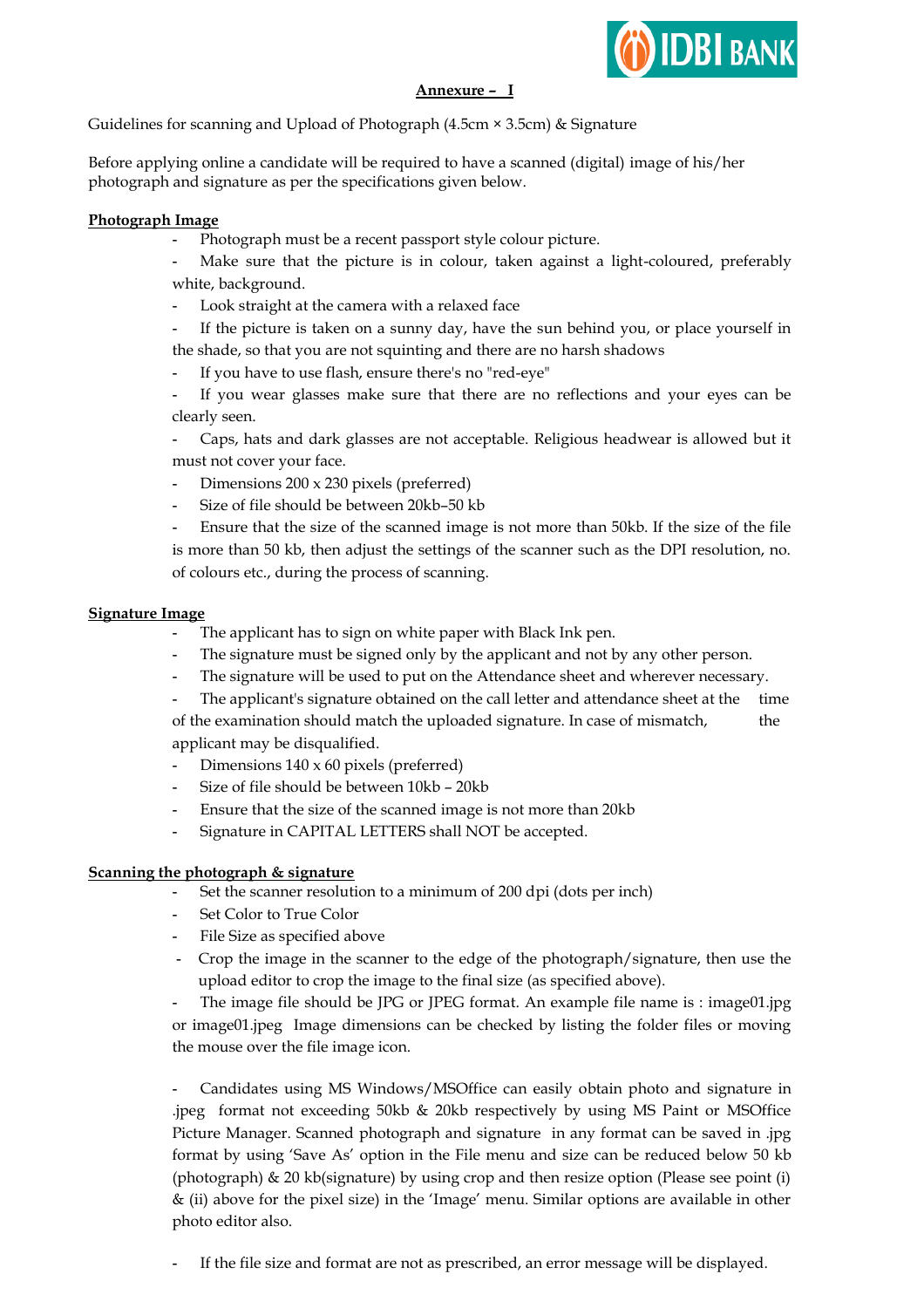

**-** While filling in the Online Application Form the candidate will be provided with a link to upload his/her photograph and signature.

### **Procedure for Uploading the Photograph and Signature**

- **-** There will be two separate links for uploading Photograph and Signature
- **-** Click on the respective link "Upload Photograph / Signature"

**-** Browse and Select the location where the Scanned Photograph / Signature file has been saved.

- **-** Select the file by clicking on it
- **-** Click the 'Open/Upload' button

Your Online Application will not be registered unless you upload your photograph and signature as specified.

Note:

- (1) In case the face in the photograph or signature is unclear the candidate's application may be rejected. After uploading the photograph/ signature in the online application form candidates should check that the images are clear and have been uploaded correctly. In case the photograph or signature is not prominently visible, the candidate may edit his/ her application and re-upload his/ her photograph or signature, prior to submitting the form.
- (2) After registering online candidates are advised to take a printout of their system generated online application forms.
- (3) Candidate should also ensure that photo is uploaded at the place of photo and signature at the place of signature. If photo in place of photo and signature in place of signature is not uploaded properly, candidate will not be allowed to appear for the exam.

**\*\*\*\*\*\*\*\*\***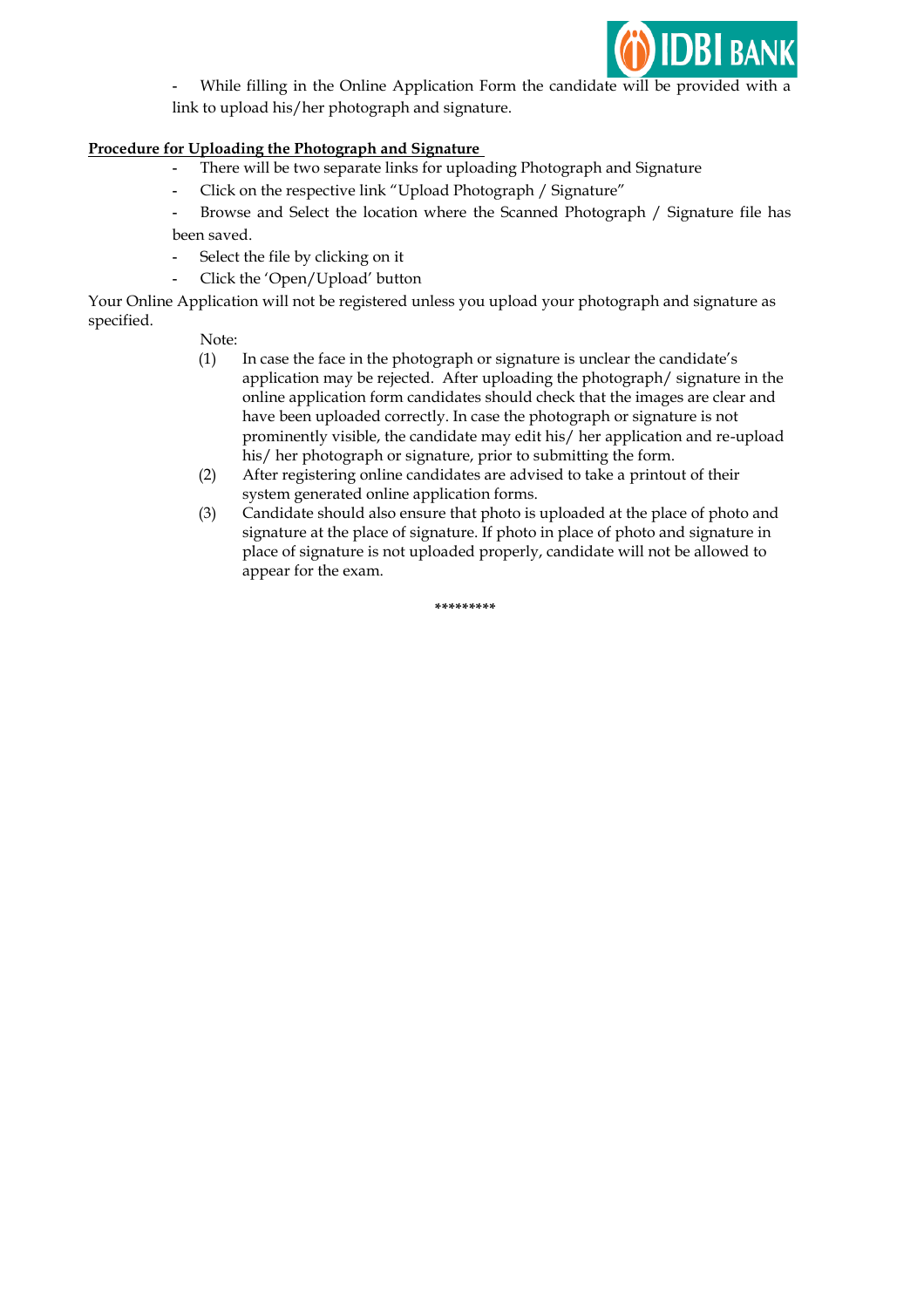

| State / UT / NCR<br>Andhra Pradesh | Centre<br>Hyderabad  |
|------------------------------------|----------------------|
|                                    | Tirupati             |
|                                    | Vijaywada            |
|                                    |                      |
|                                    | Vishakhapatam        |
| Arunachal Pradesh                  | Itanagar             |
| Assam                              | Guwahati             |
| Bihar                              | Bhagalpur            |
|                                    | Darbhang             |
|                                    | Muzzafarpur          |
|                                    | Patna                |
|                                    | Purnea               |
| Chandigarh<br>Chhattisgarh         | Chandigarh<br>Bhilai |
|                                    |                      |
|                                    | Bilaspur             |
|                                    | Raipur               |
| Dadra & Nagar                      | Surat                |
| Haveli<br>Daman & Diu              |                      |
|                                    | Jamnagar             |
| Delhi - NCR                        | Bahadurgarh          |
|                                    | Delhi                |
|                                    | Faridabad            |
|                                    | Ghaziabad            |
|                                    | Greater              |
|                                    | Noida                |
|                                    | Gurgaon              |
|                                    |                      |
| Goa                                | Panaji               |
|                                    |                      |
| Gujarat                            | Ahmedabad            |
|                                    | Gandhinagar          |
|                                    | Rajkot               |
|                                    | Vadodara             |
| Haryana                            | Ambala               |
|                                    | Panchkula            |
|                                    |                      |
| Himachal Pradesh                   | Shimla               |
| Jammu & Kashmir                    | Jammu                |
|                                    | Srinagar             |
| Jharkhand                          | Bokaro               |
|                                    | <b>Dhanbad</b>       |
|                                    | Jamshedpur           |
|                                    | Ranchi               |
| Karnataka                          | Bengaluru            |
|                                    | Belgaum              |
|                                    | Dharwad              |
|                                    | Hubli                |
|                                    |                      |
|                                    | Mangalore            |
| Kerala                             | Kochi<br>Kozhikode   |
|                                    | Thiruvananthpuram    |
| Lakshwadweep                       | Kavarrati            |

 $\alpha$